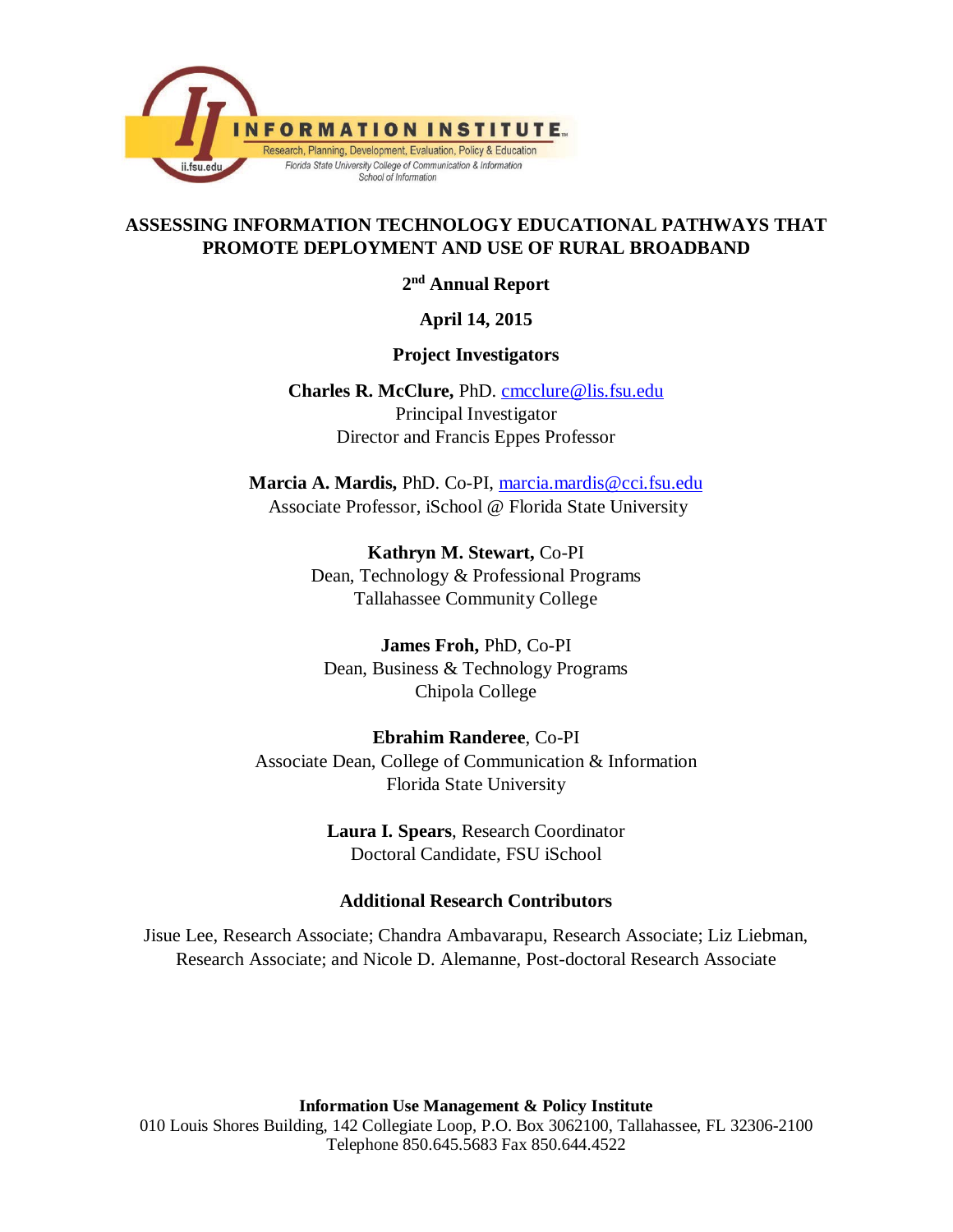### **INTRODUCTION**

**\_\_\_\_\_\_\_\_\_\_\_\_\_\_\_\_\_\_\_\_\_\_\_\_\_\_\_\_\_\_\_\_\_\_\_\_\_\_\_\_\_\_\_\_\_\_\_\_\_\_\_\_\_\_\_\_\_\_\_\_\_\_\_\_\_\_\_\_\_\_\_\_\_\_\_\_\_\_\_\_\_\_\_\_\_**

This report describes the activities, findings and deliverables generated during Year 2 of the National Science Foundation Advanced Technological Education (NSF ATE) four-year study. The study collaborators include Tallahassee Community College (TCC) and Chipola College along with the Florida State University Information Institute, all located in northwest Florida.

### **PROJECT GOALS**

The goals of this four-year project are to:

1. Understand the alignment of IT staffing with the needs of employers and employees working in IT positions;

2. Strengthen the employee pool of IT/broadband staffing (including general IT, broadband and network technicians);

3. Improve educational support related to broadband, telecommunications, and networks for future and current IT employees in non-metro Northwest Florida; and

4. Understand how to transfer this competency to other similar non-metro markets.

These goals are in the process of being accomplished by a collaboration between university researchers and community college program administrators.

#### **RESEARCH QUESTIONS & SPECIFIC OBJECTIVES**

The specific research questions addressed by this phase of the study include:

RQ 1 How do the IT/broadband skills graduates gain through two-year community college programs compare to the needs expressed by employers in nonmetro/metropolitan areas?

RQ 4 What, if any, differences are there between the skills needed for IT/broadband employees in nonmetro and metropolitan areas?

The specific objectives for this project are:

1. Understand private sector and Community Anchor Institutions' (CAI; e.g., public libraries, schools, community centers) IT/broadband staffing needs to facilitate recruitment and placement activities available through Chipola, and TCC;

2. Identify skill sets IT employees need on the job as reported by new professionals and identify any gaps between these skill sets and the staffing needs reported by employers;

3. Determine if there are differences in the needed IT/broadband employee skill sets between metropolitan and nonmetro areas of Northwest Florida to understand what specific skill sets are needed for employees in nonmetro areas;

\_\_\_\_\_\_\_\_\_\_\_\_\_\_\_\_\_\_\_\_\_\_\_\_\_\_\_\_\_\_\_\_\_\_\_\_\_\_\_\_\_\_\_\_\_\_\_\_\_\_\_\_\_\_\_\_\_\_\_\_\_\_\_\_\_\_\_\_\_\_\_\_\_\_\_\_\_\_

Information Institute 2 2 April 14, 2015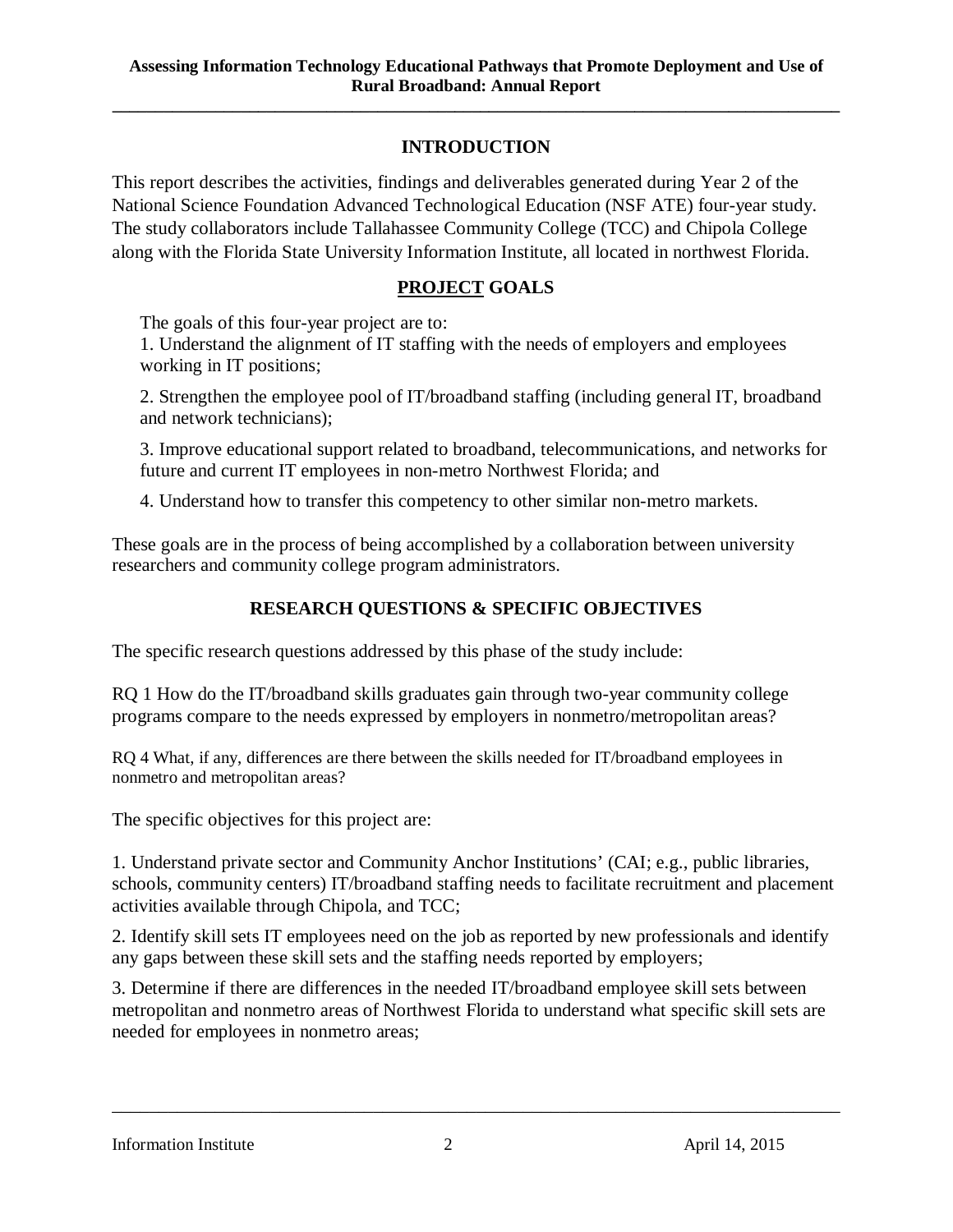4. Recommend changes to existing IT/broadband curricula at the Chipola and TCC IT/broadband programs to best meet the IT staffing needs of employers in nonmetro Northwest Florida and as a guide for other nonmetro areas; and

5. Build on existing industry-education relationships and create a process to provide ongoing feedback for future curriculum considerations.

### **MAJOR ACTIVITIES**

#### **Phase I**

Curriculum Analysis and job posting analyses were preliminarily reported in the 2013 NSF Annual Report but a summary is provided here. The report, *Preliminary Report of Job Posting and Curriculum Analyses,* featured the preliminary data for the curricula analyses. It was presented to the Advisory Committee and the entire research team on June 9, 2014 and is attached here in Appendix A as the *NSF ATE First Interim Report*.

The research team cleaned and organized the data collected from 225 job postings. We analyzed the job postings using the Florida Department of Education (FL DOE) Career and Technical Education IT frameworks, and then again using the Office of Personnel Management (OPM) IT Competencies framework. We opted for a second look using the latter framework to determine if there is a different outcome using a labor-generated standard (such as that from OPM). The purpose of analyzing the job description texts from the job posting ads was to examine the core IT job competencies desired by employers.

The research team conducted an automatic coding process using text mining to identify the alignment of curriculum learning outcomes and IT job competencies,. The coding results will show how the expected curriculum learning outcomes taken from two FL DOE frameworks, Networking Services Technology (NST), CIP Number 1511090103 and Computer Information Technology (CIT), CIP Number 1511010305), overlap with the IT job competencies and requirements from the job description texts. Table 1 shows that 6 out of 7 search terms (N=221) are covered by 2 FL DOE curriculum frameworks (the term 'broadband technician,' which was drawn from 4 jobs, was added and is not covered by FL DOE curriculum frameworks).

| Table 1. Number of Jobs Corresponding to Search Terms and FL DOE Framewo |                       |                       |  |  |  |
|--------------------------------------------------------------------------|-----------------------|-----------------------|--|--|--|
| <b>Search Terms</b>                                                      | <b>Number of Jobs</b> | <b>DOE Frameworks</b> |  |  |  |
| <b>Broadband Technician</b>                                              |                       | N/A                   |  |  |  |
| <b>Help Desk Technician</b>                                              | 23                    | CIT, NST              |  |  |  |
| <b>PC Support Technician</b>                                             | 87                    | <b>CIT, NST</b>       |  |  |  |
| <b>Network Technician</b>                                                | 44                    | <b>NST</b>            |  |  |  |
| <b>Computer Repair Technician</b>                                        | 37                    | <b>CIT</b>            |  |  |  |
| <b>Network Systems Technician</b>                                        | 16                    | <b>NST</b>            |  |  |  |
| <b>WAN/LAN Technician</b>                                                | 14                    | <b>NST</b>            |  |  |  |
| Sum                                                                      | 225                   | $\mathcal{D}_{\cdot}$ |  |  |  |

## Table 1. Number of Jobs Corresponding to Search Terms and FL DOE Frameworks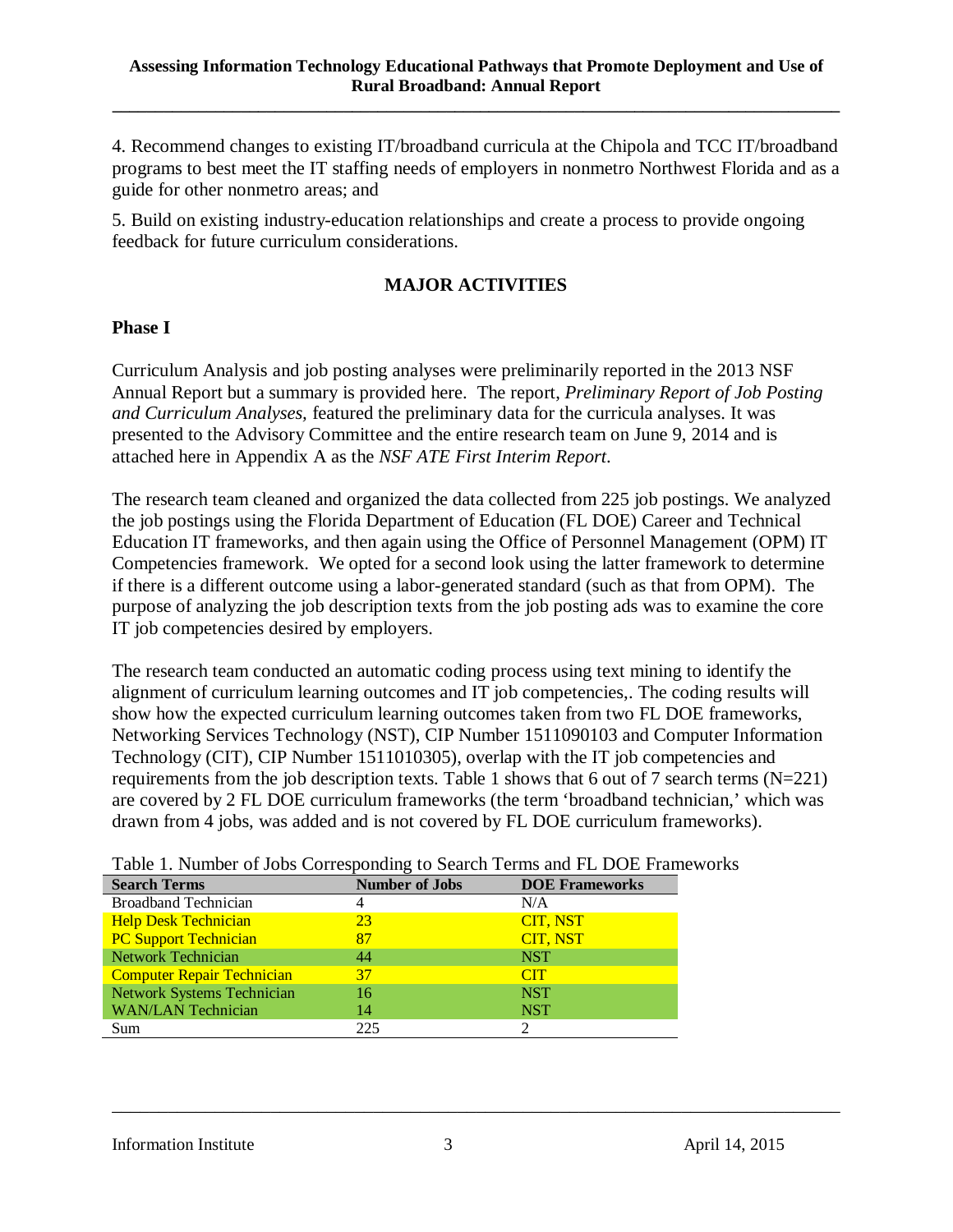The number of unique job posting ads is 225. The descriptive statistics are from the 225 IT jobs obtained using 7 search terms (i.e., 7 different job categories), 13 locations, and 15 online and offline sources. Of the 225 jobs, 84.9% resulted from 4 search term categories: PC Support Technician (N=87, 38.7%), Network Technician (N=44, 19.6%), Computer Repair Technician  $(N=37, 16.4\%)$ , and Help Desk Technician  $(N=23, 10.2\%)$ . These 4 dominant search term categories are presented as blue-shaded sections in Table 2. Jobs for Network Systems Technician (N=16, 7.1%) and WAN/LAN Technician (N=14, 6.2%) represent 13.3% of the total. Broadband Technicians are wanted for only 4 jobs (1.8%). Table 2 shows the number of jobs by locations—metropolitan (metro), non-metropolitan (non-metro), and other—and job search terms. Other refers to jobs with the unknown locations or multiple locations such as work at home.

|                            | <b>Metro</b> | <b>Non-Metro</b> | <b>Other</b> | <b>Total</b>   |
|----------------------------|--------------|------------------|--------------|----------------|
| Broadband Technician       | $4(1.8\%)$   |                  | $\Omega$     | $4(1.8\%)$     |
| Computer Repair Technician | 33 (14.7%)   | 3(1.3%)          | $1(0.4\%)$   | $37(16.4\%)$   |
| Help Desk Technician       | 19 (8.4%)    | $2(0.9\%)$       | $2(0.9\%)$   | $23(10.2\%)$   |
| Network Systems Technician | $12(5.3\%)$  | $4(1.8\%)$       |              | $16(7.1\%)$    |
| Network Technician         | 40 (17.8%)   | $2(0.9\%)$       | $2(0.9\%)$   | 44 (19.6%)     |
| PC Support Technician      | 82 (36.4%)   |                  | $5(2.2\%)$   | 87 (38.7%)     |
| <b>WAN/LAN Technician</b>  | $10(4.4\%)$  | $2(0.9\%)$       | $2(0.9\%)$   | $14(6.2\%)$    |
| <b>Total</b>               | 200 (88.9%)  | $13(5.8\%)$      | $12(5.3\%)$  | $225(100.0\%)$ |

Table 2. IT Jobs by Location and Job Search Terms

For this analysis, the research team used the Computers in Technology (CIT) and Networking Services Technology (NST) curriculum frameworks to create a keyword library and used the library as a codebook for retrieving the relevant job description texts from 225 job posting ads, assigning the most appropriate matching codes to each job posting ad.

The FL-DOE curriculum frameworks consist of standards at both macro and micro levels, and the keyword library was built from the comprehensive set of keywords collected from both level standards. Brief results of the comparison between curricula and the job postings are provided below.

### **Phase II**

## *IT Student and IT Educator Focus Groups*

Descriptive data were collected from current students enrolled in undergraduate IT programs as well as newly hired IT professionals with three years or less post-graduate experience. Dr. Froh and Dean Stewart organized groups of current students for focus group interviews in April 2014. The research team drafted questions to guide the focus group discussions and related topics were allowed to be brought into the conversation. One focus group included five metropolitan community college IT students and the other group included seven non-metro community college IT students.

\_\_\_\_\_\_\_\_\_\_\_\_\_\_\_\_\_\_\_\_\_\_\_\_\_\_\_\_\_\_\_\_\_\_\_\_\_\_\_\_\_\_\_\_\_\_\_\_\_\_\_\_\_\_\_\_\_\_\_\_\_\_\_\_\_\_\_\_\_\_\_\_\_\_\_\_\_\_

Information Institute 4 April 14, 2015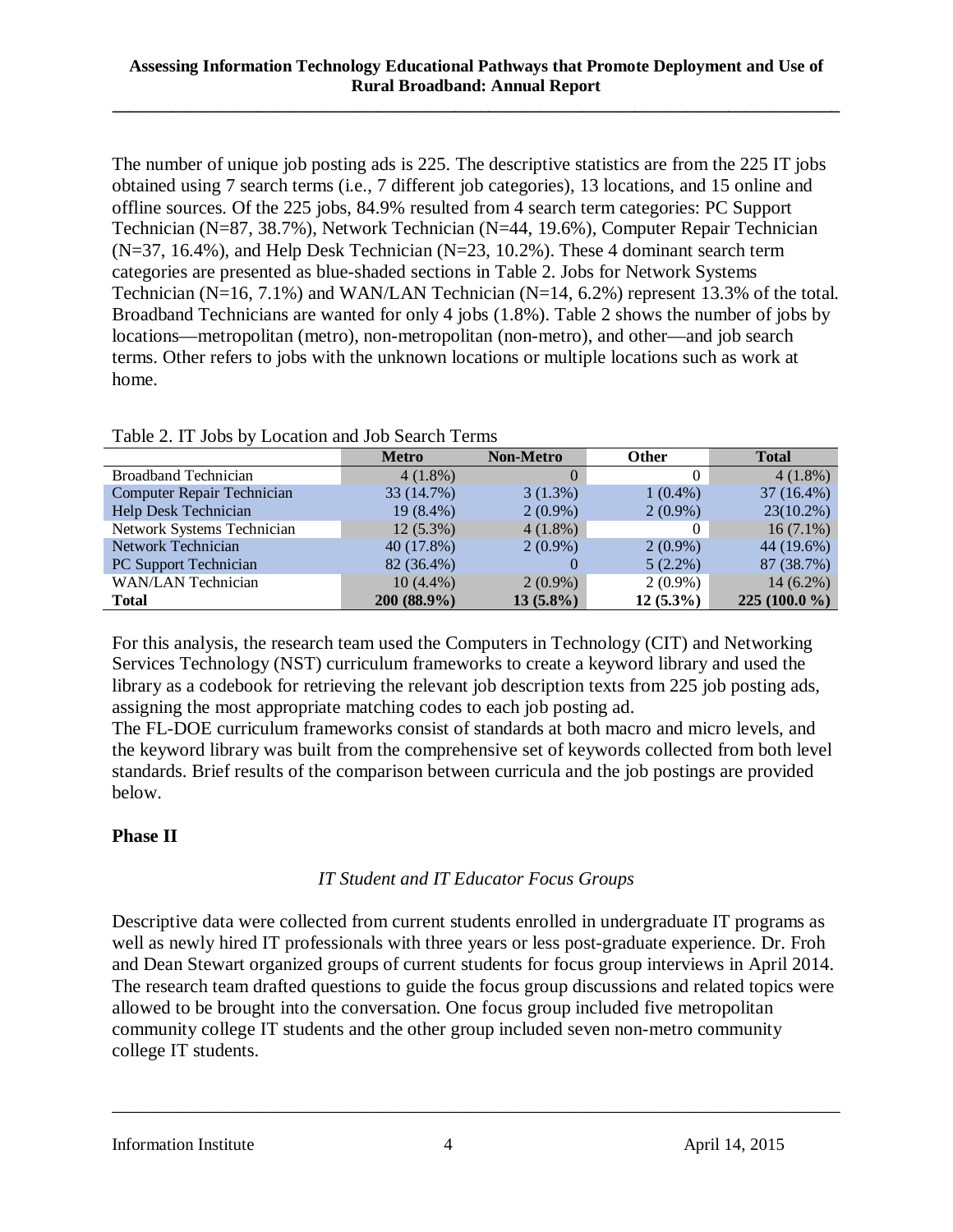Members of the research team conducted two focus group interviews with members of the IT faculty at Chipola College and TCC. Three full-time faculty members participated from each institution. The research team drafted questions to guide the focus group discussions and related topics were allowed to be brought into the conversation. The same focus group prompts were used at both Chipola and TCC. The focus groups and interviews were recorded and analyzed by multiple researchers for emergent themes and for comparison between and among groups.

#### *Employer Interviews*

Employer interviews were held in two phases, as the principal investigators were able to provide contacts and access. Phase 1, conducted in August-September, 2014, included eight interviews of a variety of employers that included healthcare providers, engineering consultants, several IT/software consultants, a marketing firm, an IT employment agency and a broadband wholesale and retail sales company. An online pre-interview survey was used to collect interviewee/business basic profile and descriptive statistics.

Phase 2 included 10 interviews that were completed in November and December 2014. The participants were drawn from eleven employers who were surveyed at a campus IT career fair and who agreed to participate in follow-up telephone interviews. The Phase 2 participants included two banking executives, four government agency technology directors, two IT consultants (software, cloud computing), one from a university IT support desk, and one representative of a major network operations/management company. The phase 2 pre-interview data (basic profile and descriptive statistics) were collected via a face-to-face survey at the job fair. This protocol change was submitted to the FSU Human Subjects Committee prior to use.

The Phase 1 interviews were analyzed using the Office of Personnel Management IT management competencies standard (see http://www.opm.gov/policy-data-oversight/assessmentand-selection/competencies/) to test a labor-oriented IT knowledge, skills and abilities framework. This framework was also used to re-analyze the job posting data collected in the first six months of Year 1 for comparison to the initial employer interviews. This exercise provided a useful breakdown of skill categories and classifications as part of the study team's process of identifying IT skills frameworks that can be used to examine the alignment between curriculum driven learning outcomes objectives and employer expectations. This effort also resulted in the acceptance of a conference poster (see [http://ssrn.com/abstract=2418547\)](http://ssrn.com/abstract=2418547) and paper (see <http://ssrn.com/abstract=2485678> or [http://dx.doi.org/10.2139/ssrn.2485678\)](http://dx.doi.org/10.2139/ssrn.2485678) presentation at the 2014 Telecommunications Policy Research Conference in Washington, D.C.

Data collection and transcription of the Phase 2 interviews is complete and the total of 18 interview transcripts will be analyzed using a combined framework of the 2013-14 FL DOE IT Curriculum Frameworks and emergent codes from the Year 1 job posting analysis. In initial coding using this combined framework, emerging codes from the employer interviews will be included. The anticipated completion of this analysis is March 30, 2015.

\_\_\_\_\_\_\_\_\_\_\_\_\_\_\_\_\_\_\_\_\_\_\_\_\_\_\_\_\_\_\_\_\_\_\_\_\_\_\_\_\_\_\_\_\_\_\_\_\_\_\_\_\_\_\_\_\_\_\_\_\_\_\_\_\_\_\_\_\_\_\_\_\_\_\_\_\_\_

Information Institute 5 5 April 14, 2015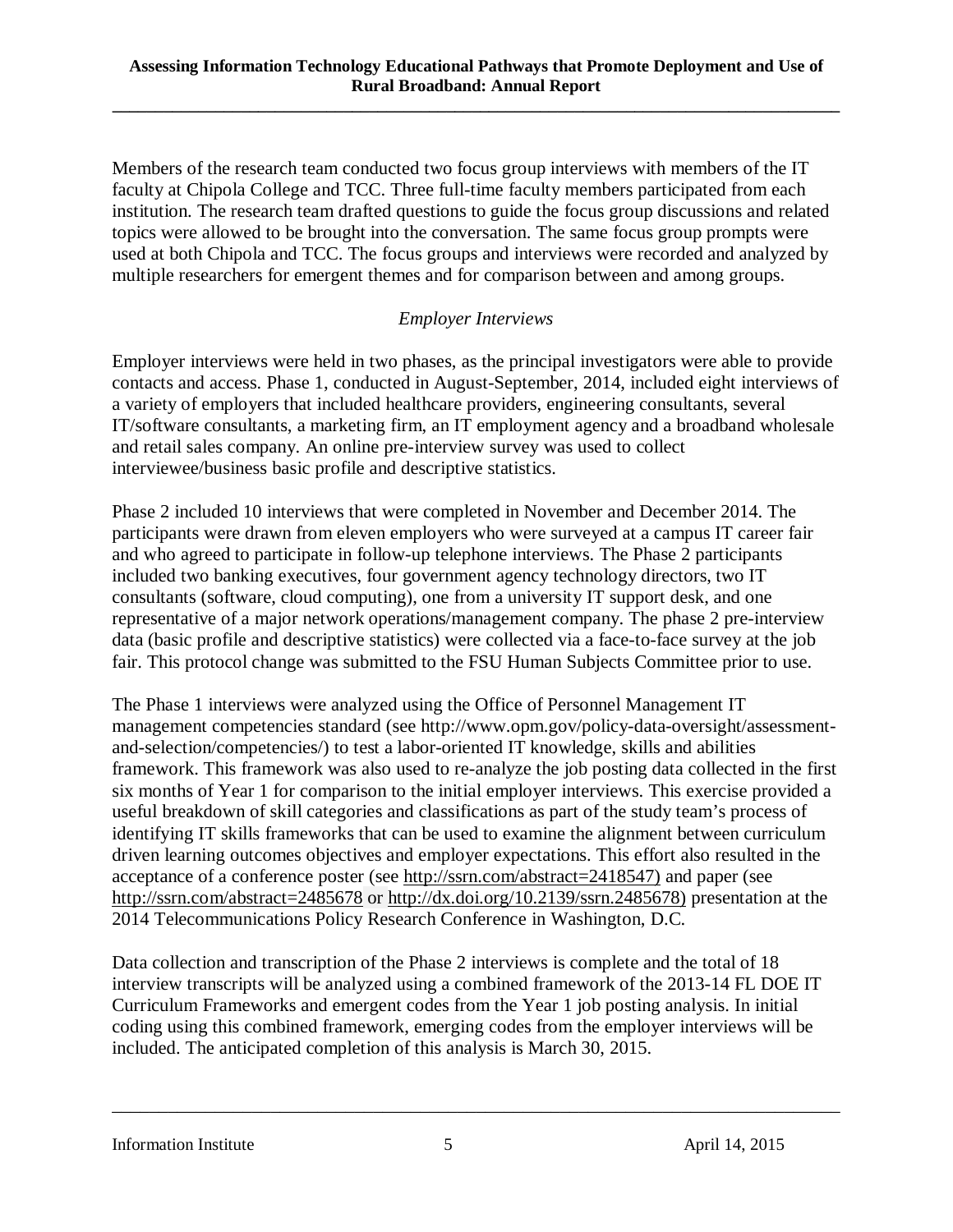### *New Professional Interviews*

Eleven new professionals were recruited through the efforts of the principal investigators for this first phase of the new professional data gathering. The interview participants included five men and six women with a variety of educational experiences. Seven of the participants possess a 4 year Bachelor's degree, three a combined AA/Bachelor's degree, and one with AA and AS degrees. Only two of the new professionals held a professional certification upon hire and eight had participated in some type of experiential learning, including internships, apprenticeships, and other experiences. These new IT professionals work in a variety of capacities that include IT technician (n=4); IT director (n=1); project manager (n=2); and consultant, sales, and engineer (n=1, each). They are employed by companies that include technology-specific organizations  $(n=4)$ , healthcare organizations  $(n=3)$ , business/corporate organizations  $(n=2)$ , and government agencies (n=2).

The questions used for the current IT student focus groups were used as the guide for interviewing the new IT professionals. The interviews were semi-structured, so related topics were allowed to be brought into the conversation. The intent of future data collection with new IT professionals is to track TCC and Chipola graduates (see student profile management, next section), beginning with the graduates from December 2014 through December, 2016, and to obtain interviews after they are able to find employment; if no employment is obtained, these graduates may yet be interviewed with a modified interview instrument.

#### *Student Profile Management*

The research team created an instrument to collect data on IT students' profiles, characteristics, and decisions in pursuing a 2- or 4-year IT degree or certificate at TCC and Chipola. For a preliminary analysis, the research team used the Qualtrics software to compile and aggregate a database of student information. The schools were asked to assign an identifier to each record so they could track student information to provide a longitudinal view of academic student pathways. The schools performed the data entry into the survey software, creating a database for each school, thus precluding any need for unauthorized access to protected student data. There was some unclear data from the information gathered from both schools. The research team is working to clarify the tracking instrument for the rest of the project duration. This is an important challenge for the schools, as the resources and infrastructure to readily collect this data in a way that is meaningful for this study is a challenge.

#### **Phase III**

### *Classroom Observations*

After reviewing classroom observation literature, the research team chose to use Smith et al.'s (2009) *Classroom Observation Protocol for Undergraduate STEM* as the observation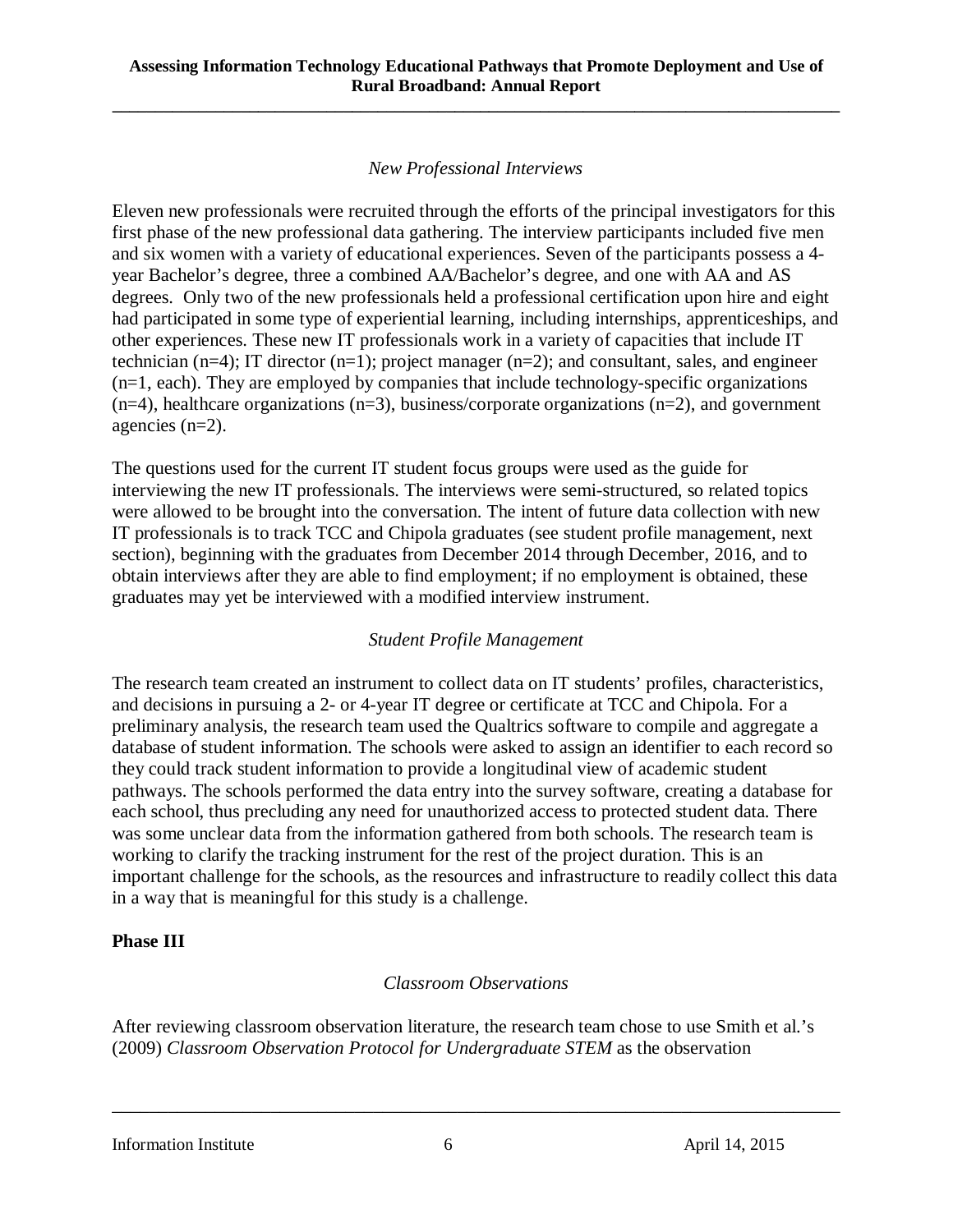instrument; it is non-participatory and describes classroom activities from the student and instructor behaviors without judging teaching quality. Members of the research team met with the Co-PIs from Chipola and TCC to train with the instrument by watching a sample classroom recording and coding the activities. With feedback from the team and the Co-PIs, changes were made to the coding instrument to make it easier and more relevant for the project's needs. The instrument was altered again with feedback from evaluator McMartin to include important general and technical competencies as identified from the Office of Personnel Management IT job competencies and from the job posting analysis top ten emergent codes. The revised instrument was submitted to the FSU Human Subjects Committee for approval.

Part of the classroom observation protocol involves a debriefing interview with the instructor by the Co-PIs after the observed class session. The team developed interview questions, received feedback from the Co-PIs, and submitted the interview questions to the Human Subjects Committee for approval.

Classroom observations will be completed in February 2015. The observations and postobservation interviews will help the team identify the nature of IT teaching practices and learning outcomes, especially in comparison to the FLDOE IT framework. Dean Stewart of TCC and Dr. Jim Froh of Chipola will conduct the classroom observations and faculty interviews at each other's school, to improve impartiality of the observation and remove bias or undue pressure during the instructor interview.

### **SIGNIFICANT RESULTS**

This section reports results for the research questions addressed in this phase of the study.

### **Research Question 1**

Research question 1 asked, "How do the IT/broadband skills graduates gain through two-year community college programs compare to the needs expressed by employer through job postings, in nonmetro/metropolitan areas?"

### *IT Curriculum and Job Posting Analysis*

The research team analyzed and triangulated the results of the initial IT curriculum and job posting data; this resulted in the First Interim Report (Appendix A), presented to the Advisory Committee and external Evaluator Flora McMartin on June 9, 2014 as the NSF ATE Recap.

The comparison of the Networking Services Technology (NST) codes (N=16) for the TCC program and the IT job posting results (N=225) reveals alignment between job postings (both variables exceed 30%) in five areas: Networked Environment, Computer Software, Network Hardware, Troubleshooting and Maintenance Activities, and Organizational Computing

\_\_\_\_\_\_\_\_\_\_\_\_\_\_\_\_\_\_\_\_\_\_\_\_\_\_\_\_\_\_\_\_\_\_\_\_\_\_\_\_\_\_\_\_\_\_\_\_\_\_\_\_\_\_\_\_\_\_\_\_\_\_\_\_\_\_\_\_\_\_\_\_\_\_\_\_\_\_

Information Institute 7 and 7 April 14, 2015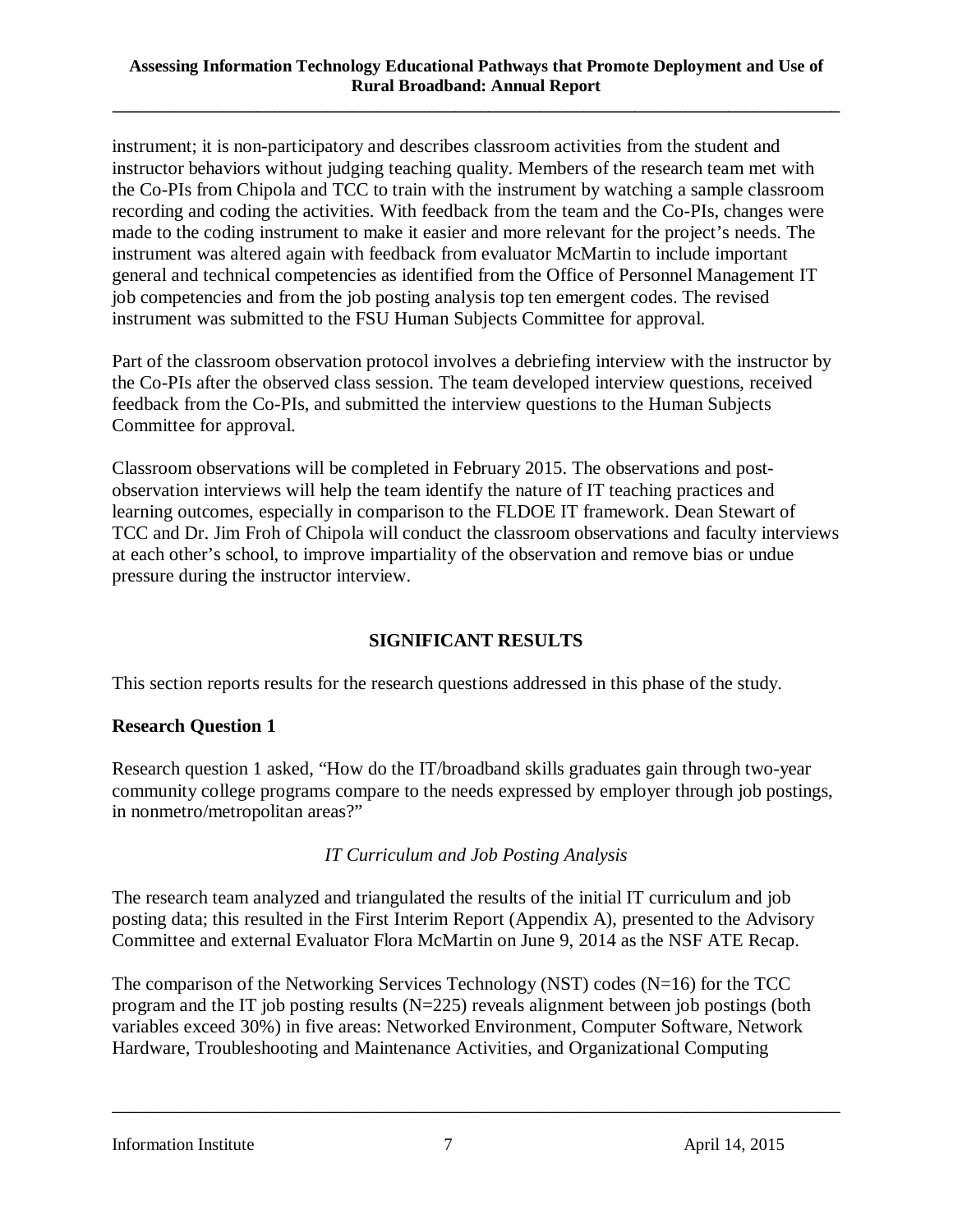Workplace Competencies,. The TCC NST curriculum particularly stresses the learning outcomes that support Network Software, Network Hardware, Networked Environment, Network Administration and Management Computer Software, and Internetworking activities. Less emphasis is placed on Troubleshooting and Maintenance Activities, Data Communication, Organizational Computing Workplace, Employability Skills, Computer Hardware, and Usertraining Activities. The areas of Documentation and Technical Reference, Professional Development Skills, and Employability Skills show the biggest gap between the FL DOE standards and the syllabi, as the TCC syllabi do not include any learning outcomes for Documentation and Technical Reference Activities and Professional Development Skills and no job posting ads required Employability Skills. Figure 1. illustrates the alignment between the TCC NST curriculum and the learning outcomes derived from the job postings. The NST competencies analysis does reveal that Troubleshooting and Maintenance Activities (69.2%) occurred in more than two-thirds of the non-metro job postings obtained.



The comparison of the Computing Information Technology (CIT) codes (N=17) for the Chipola College program and the IT job postings (N=225) reveals alignment between job postings and four of the 17 CIT learning outcomes (both variables exceed 30%): Networking Hardware,

\_\_\_\_\_\_\_\_\_\_\_\_\_\_\_\_\_\_\_\_\_\_\_\_\_\_\_\_\_\_\_\_\_\_\_\_\_\_\_\_\_\_\_\_\_\_\_\_\_\_\_\_\_\_\_\_\_\_\_\_\_\_\_\_\_\_\_\_\_\_\_\_\_\_\_\_\_\_

Information Institute 8 8 April 14, 2015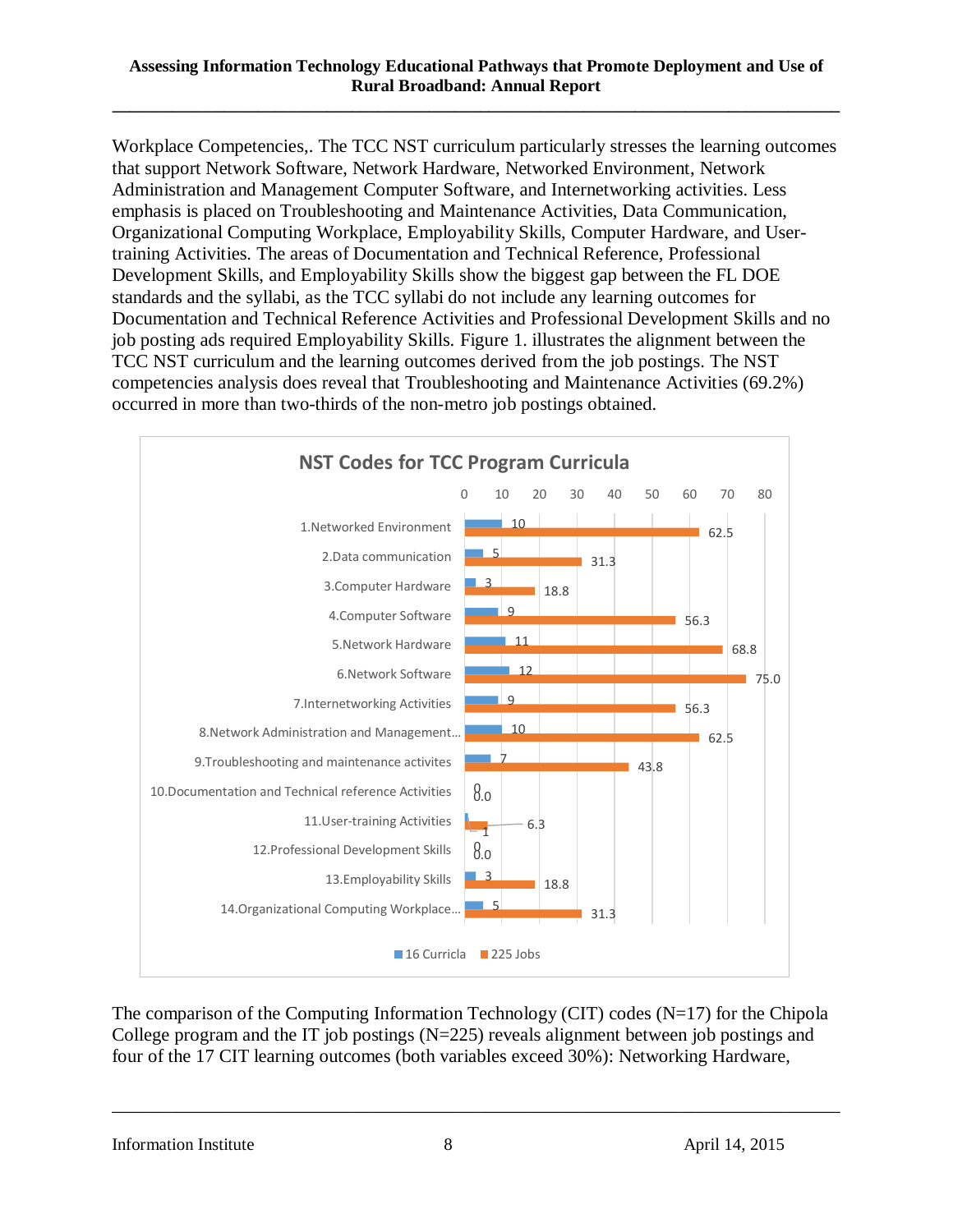System and Device Driver Software, Computer Hardware, and Computer Information Systems Monitoring. Areas that job postings emphasize but the curriculum minimizes include Websites, Database, Project Management, Help Desk Support Activities, and Customer Service Skills. Learning outcomes on which the curriculum heavily focuses but that are less prevalent in the IT job postings include Windows Applications, Windows Users, Desktop Applications, Microcomputer Operating Systems, and Windows-based Client, Network Computer System, Productivity Software, Internet, and Computer Information Systems Analysis. The area with the biggest gap between the two objectives was Websites (5)—the Chipola syllabi do not include any learning outcomes for this area.



A key factor examined in this study was the differences reported between the needs of metro employers versus those of non-metro employers as evidenced in the IT job postings. The CIT

\_\_\_\_\_\_\_\_\_\_\_\_\_\_\_\_\_\_\_\_\_\_\_\_\_\_\_\_\_\_\_\_\_\_\_\_\_\_\_\_\_\_\_\_\_\_\_\_\_\_\_\_\_\_\_\_\_\_\_\_\_\_\_\_\_\_\_\_\_\_\_\_\_\_\_\_\_\_

Information Institute 9 9 April 14, 2015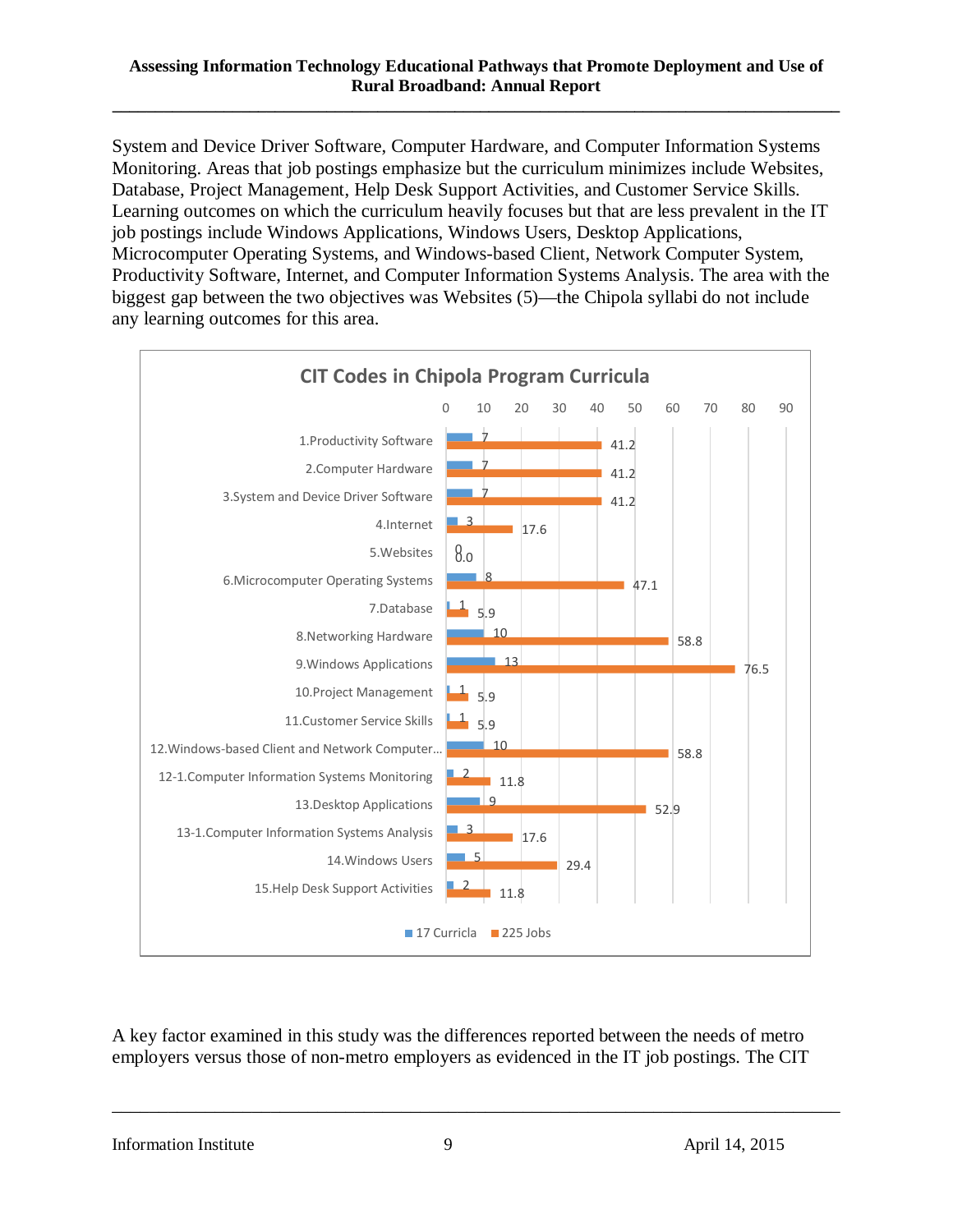and the NST competencies identified as desired in the metro IT job postings reveal a variety of differences with those in the non-metro IT job postings but with such a small sample of nonmetro job postings, the comparison is not reliable. This step is repeated in Year 3 of the four-year study and the research team will attempt to gather a larger sample of job postings in order to examine the non-metro phenomenon with greater validity.

Key preliminary findings that can be drawn include:

- 1. Strong alignment with job ads can be seen in five areas of the TCC/NST curricula— Networked Environment (1), Computer Software (4), Network Hardware (5), Troubleshooting and Maintenance Activities (9), and Organizational Computing Workplace Competencies (14) —and in four areas of the Chipola/CIT curricula— Computer Hardware (2), System and Device Driver Software (3), Networking Hardware (8), and Windows Applications (9).
- 2. Strong misalignment with job ads can be seen in three areas of the TCC/NST curricula— Documentation, Technical Reference Activities (10), Professional Development Skills (12), and Employability Skills (13)—and in the area of Websites (5) in the Chipola/CIT curricula.
- 3. Four areas are more emphasized in the TCC/NST curricula than in the job ads—Data Communication (2), Network Software (6), Internetworking Activities (7), and Network Administration and Management (8)—and five areas are more emphasized in the Chipola/CIT curricula than in the job ads—Productivity Software (1), Micro-computing Operating Systems (6), Windows-based Client and Network Computer Systems (12), Desktop Applications (13), and Windows Users (14).
- 4. One area is more emphasized in the job ads than in the in the TCC/NST curricula— Computer Hardware (3)—and five areas are more emphasized in the job ads than in the Chipola/CIT curricula than—Websites (5), Database (7), Project Management (10), Customer Service Skills (11), and Help Desk Support Activities (15).

#### **Research Question 4**

Research question 4 asked, "What differences, if any, are there between the skills needed for IT/broadband employees in non-metro and metropolitan areas?"

This question is not completely answered at this time, as there is no data from non-metro new professionals. However, a discussion of the activities and findings of the skills for metro employees follows.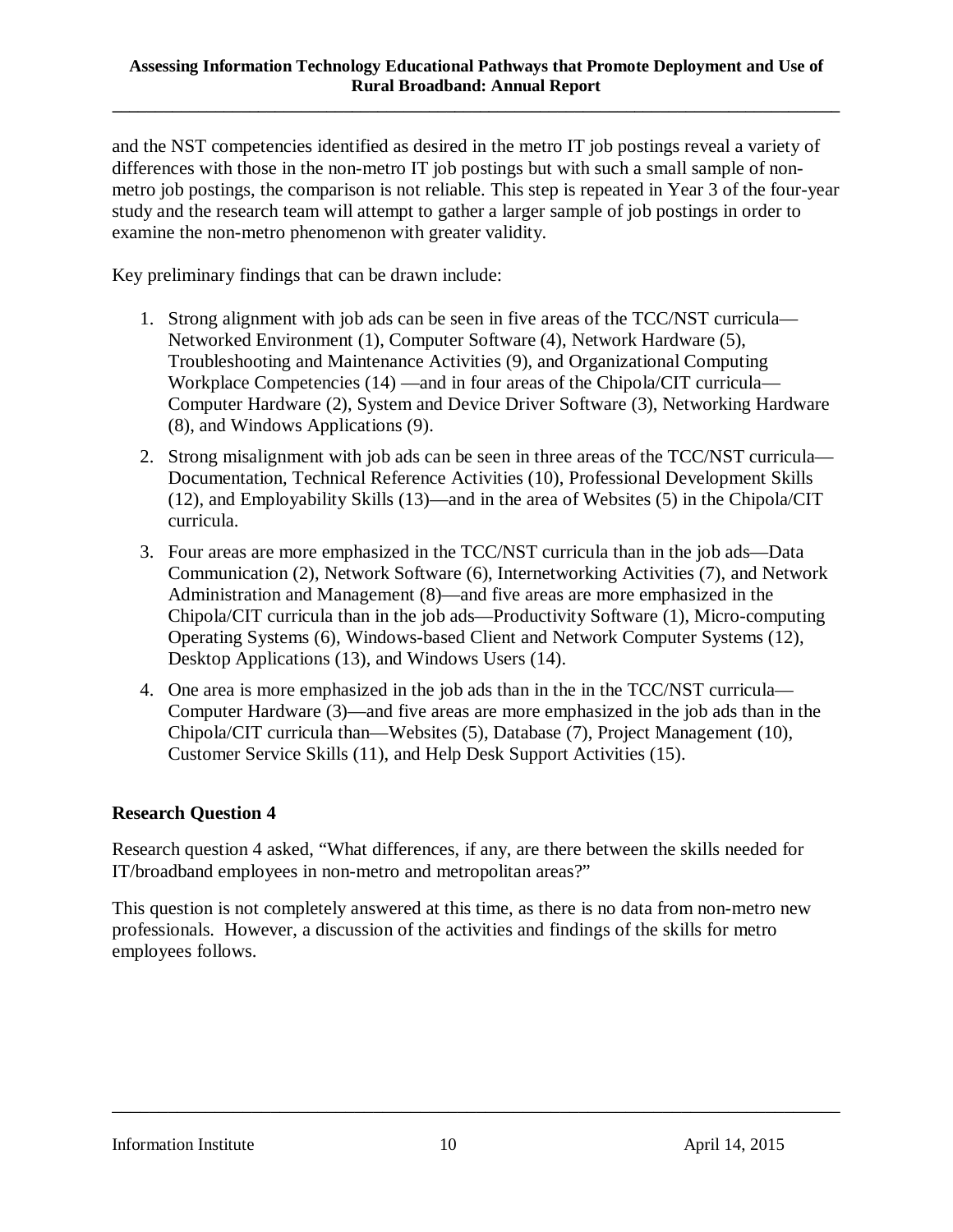*Faculty and Current Student Focus Groups*

**\_\_\_\_\_\_\_\_\_\_\_\_\_\_\_\_\_\_\_\_\_\_\_\_\_\_\_\_\_\_\_\_\_\_\_\_\_\_\_\_\_\_\_\_\_\_\_\_\_\_\_\_\_\_\_\_\_\_\_\_\_\_\_\_\_\_\_\_\_\_\_\_\_\_\_\_\_\_\_\_\_\_\_\_\_**

The research team completed focus group (faculty, student) findings; these data provided information used to create the employer and new professional interviews and were used to triangulate results for a report that focused on the non-metro site (Chipola College).

An initial analysis of the focus group data provided an opportunity to frame the findings using a labor policy perspective to more fully understand the challenges that face two- and four-year institutions in Florida. Thus, the team used a labor-oriented coding scheme to understand how the views of faculty and current students compared to IT competencies identified in the Competencies Model for IT Program Management provided for the U. S. Office of Personnel Management (see

[http://www.chcoc.gov/transmittals/TransmittalDetails.aspx?TransmittalID=4058\)](http://www.chcoc.gov/transmittals/TransmittalDetails.aspx?TransmittalID=4058). Considering that the focus of this study is on entry level IT jobs, higher-level competencies desired by senior positions were eliminated. The codebook consists of 25 general competencies, 1 physical competency, and 33 technical competencies.

This analysis presents current students' perceptions of IT job competencies that they will need to be employed in the IT field, followed by the new professionals' perceptions of the job competencies they actually need to be successful based on an assessment of their current career experiences. We derived these competencies from the conversations using descriptive coding "which summarizes the primary topic of the excerpt[s]" (Saldana, 2009, p. 3) taken from recordings of the discussions and interviews, and are based on the definitions provided by the OPM competency model (2011). The competencies are organized by the categories of technical and general; no physical competencies were reported in either the focus groups or the interviews.

Based on the 'topic of the excerpts', the key salient codes that emerged answered the research questions, along with a narrative description of how this manifests as described by the student or new professional. Thus, we coded the instances of the competency with the general and technical competency codes; we then assessed these for relative frequency and intensity.

Current students perceive self-management and learning as core competencies, along with accountability, flexibility, oral communication, and teamwork/collaboration, which are shared by job competency results in common with new professionals. However, the employers' strong emphases on writing, customer service, interpersonal skills, reading comprehension, and problem solving are not identified from current students' perception. The top four technical competencies from job postings—operations support, technology awareness, infrastructure design, and configuration management—are valued similarly by current students. Further discussion of the analysis is available in Appendix A.

Information Institute 11 April 14, 2015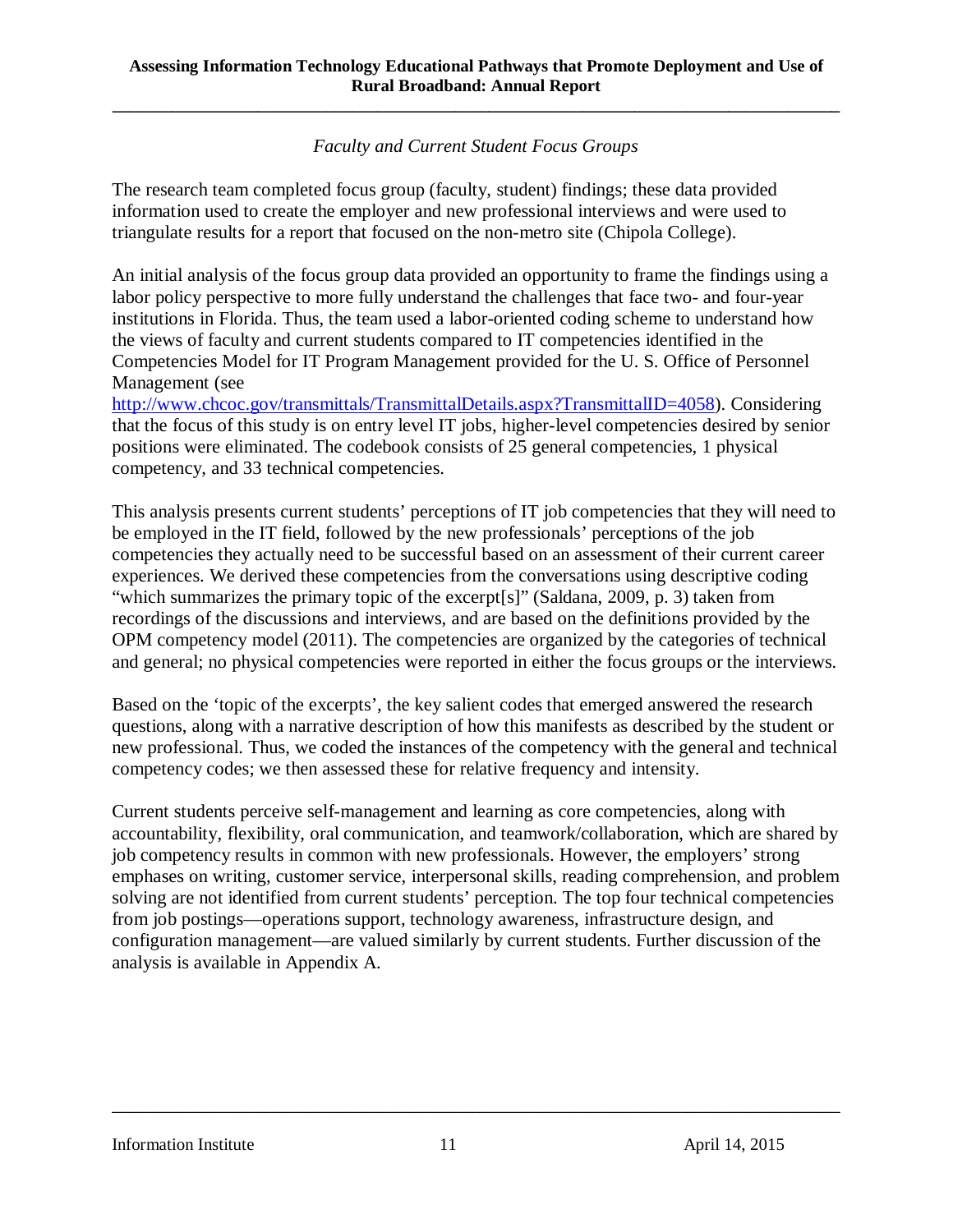### *New Professional Interviews*

**\_\_\_\_\_\_\_\_\_\_\_\_\_\_\_\_\_\_\_\_\_\_\_\_\_\_\_\_\_\_\_\_\_\_\_\_\_\_\_\_\_\_\_\_\_\_\_\_\_\_\_\_\_\_\_\_\_\_\_\_\_\_\_\_\_\_\_\_\_\_\_\_\_\_\_\_\_\_\_\_\_\_\_\_\_**

The research team completed Phase 1 of the new professional interviews, which serves as a pilot and protocol validation for use in the new professional interviews in upcoming years. These findings will be complemented in future phases by additional new professional interviews that will be conducted with the cohorts from TCC and Chipola as they progress post-graduation. At this time, we are unable to make any statement about the metro/non-metro distinctions as we have no non-metro data.

Interview participants were primarily from the TCC and FSU IT programs and had graduated within the previous one to three years. Of the eight interviews completed for this phase of the study, four of the participants were male. All of the new professionals are working in the IT field but while several attended secondary and some post-secondary school in rural areas, none of them are currently working in a rural area. Half of the respondents were dual-enrolled in college technical programs while finishing secondary school, two matriculated from TCC to FSU, and all eight possess a four-year Bachelor's diploma. Only three of the professionals have certifications, and two of these individuals earned them due to an employer's request. Six of the eight professionals participated in internships as part of their undergraduate program although they were not required by program guidelines.

The top general competency identified is self-management, which includes the control of one's own behavior in an effort to set and achieve goals, multi-task, work without supervision, complete assignments on time, and essentially "demonstrate responsible behavior" (OPM, 2011, n.p.). All of the respondents indicated the need for this competency, half with great frequency. The respondents described being able to independently learn skills on the job from peers and mentors and to take advantage of on-the-job training sessions, as well as, being able to use basic Web searches to create productive research in in order to self-develop and maintain technical skills currency. Overwhelmingly, respondents reported that they relied heavily on accessing online information in the form of community forums and tutorials to discover new knowledge and maintain the currency of their formal education.

Technology awareness is the most prevalent technical competency observed – it appeared in every respondent's interview with high or average frequency. Each participant described the need to acquire knowledge of unfamiliar applications or problems, confronting new or different hardware and software, and being required to understand all types of operating systems. One participant stated, "Employers want to know that I am versed in the product *they* use, which my coursework could not fully prepare me for." Other high frequency competencies are infrastructure design, and operations support, both of which are observed together, especially as respondents discussed the importance of understanding networks, database programs and their interactions with applications and programming.

*New professionals*' perceptions of core job competencies better align with the job competency analysis than do those of *current students*. They identified self-management, interpersonal skills,

\_\_\_\_\_\_\_\_\_\_\_\_\_\_\_\_\_\_\_\_\_\_\_\_\_\_\_\_\_\_\_\_\_\_\_\_\_\_\_\_\_\_\_\_\_\_\_\_\_\_\_\_\_\_\_\_\_\_\_\_\_\_\_\_\_\_\_\_\_\_\_\_\_\_\_\_\_\_

Information Institute 12 April 14, 2015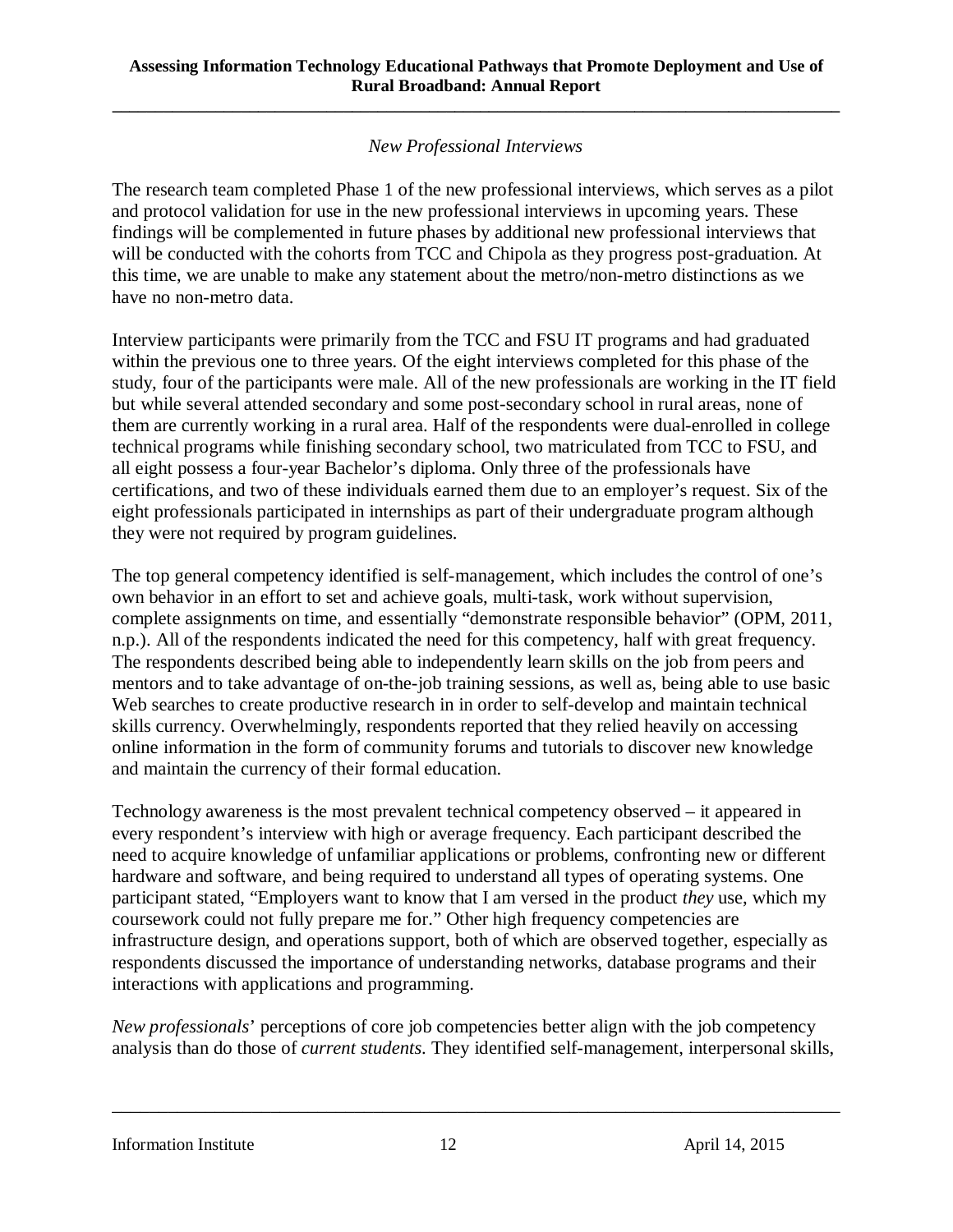and learning, along with oral communication, reading comprehension, writing, teamwork/collaboration, problem solving, and accountability as core competencies. They also mentioned creative thinking, customer service, and flexibility. New professionals' perceptions of core job competencies also match well with the top ten technical competencies (and more so than that of current students). The top three technical competencies— technology awareness, infrastructure design, and operational support—are also considered core competencies by both new professionals and employers.

A strong finding was that while current students focused on the value of certifications as a primary means of acquiring those technical competencies, many of the new professionals expressed that they felt that taking advantage of both curricular and extra-curricular activities in their IT programs had offered them the chance to increase skills, contacts, experience and therefore job opportunities and that certifications were less valuable for acquiring job skills.

Contrary to the outcomes of the new professionals' focus groups, the job posting competency analysis suggests that the need for self-management and learning skills is relatively low. The reason why learning is considered relatively less desired can be further studied from interviewing employers or hiring managers who create the job descriptions regarding competencies.

### *Student Profile Tracking*

The research team created a student profile tracking mechanism that will provide basic student information by which willing participants can be interviewed once they gain (or are not able to gain) employment.

This phase of data collection examined 177 community college students' profiles, characteristics, and decisions on currently pursuing two- or four-year IT degrees or certifications at TCC and Chipola College. This information is aggregated, although some is missing from the TCC program. Each school input its own student data and the schools were asked to assign an identifier to each record so that they could track student information to provide a longitudinal view of academic student pathways. Most of the data requested could be gathered from the students' applications, as the codebook for the survey was modeled on this information gathering mechanism. However, some dimensions of the pathway relevant to this study relate to the geographic location of the student prior to entering the program or subsequent to program completion. Also, the survey requested household Internet capacity for each student. The detail below suggests that these, along with several other questions, were inadequately answered, thus we are not able to comprehensively answer some of the study research questions. The data collection preliminary results show multiple educational and career pathways and multiple situational factors that may influence or change student pathways. Those factors include students' educational backgrounds, attained IT skill sets, participation in distance learning, financial support, and geographic considerations. Collecting the data to answer these questions accurately may require a different approach.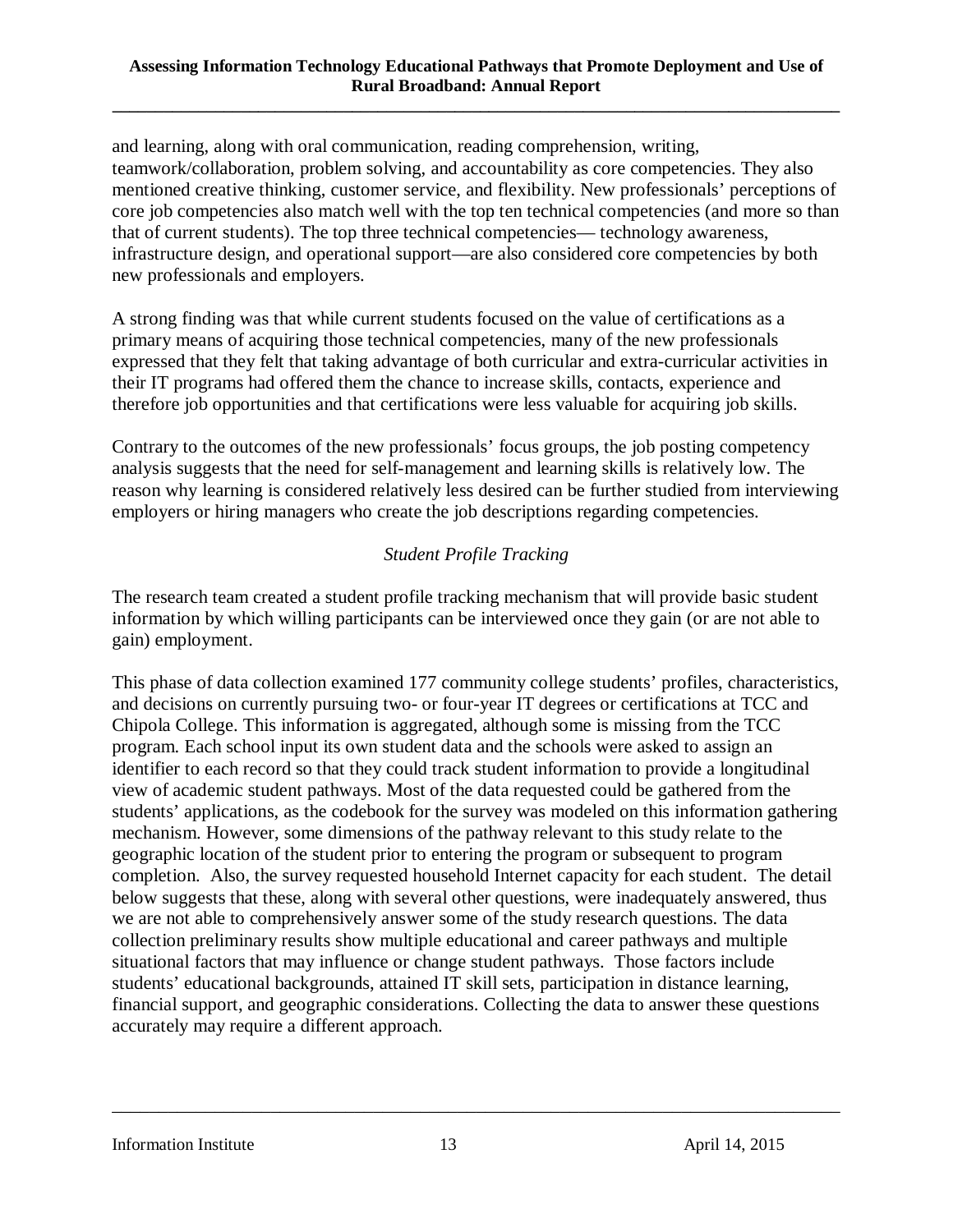The finding generated from this phase indicates the challenge of obtaining and maintaining student data, which requires intensive resources and includes obstacles posed by privacy constraints.

#### *Employer Interviews*

The research team completed employer interviews in two phases, with complete analysis currently underway.

A sampling frame was developed for the first phase of the employer interviews because an appropriate frame was not available. The initial data for the sampling frame was provided by three Co-PIs of the NSF ATE study: Dean Kate Stewart of TCC, Dr. James Froh of Chipola, and Associate Dean Ebe Randeree of FSU. They submitted their respective employers' contact lists used for curriculum advisory, for student internships and employment, and to support the recruitment and hiring efforts of the region's local employers. In order to create a robust sampling frame and to ensure that sufficient metro and non-metro employers were included, the Co-PIs worked with the research team to identify additional employers from the results of the job posting data collection efforts conducted in Phase One of the of the employer interview process and from a list of employers who had emerged as important in other phases of the data collection (e.g., the administrator/faculty/student focus groups). The final sampling frame comprised15employers, from which 8 were recruited for interviews by the Co-PIs and the research team.

For the second phase of the employer interview process the research team recruited participants from employers attending a career fair on the Tallahassee FSU campus; these employers represent organizations from across North Florida and would be likely to recruit students from the neighboring schools. As indicated above, this resulted in a larger sample  $(n=18)$  of employer interviews and these are currently in the analysis process.

#### **KEY OUTCOMES**

The Year 2 activities led to a number of key outcomes:

- The team was able to identify the alignment of IT learning outcomes from two IT programs provided by TCC and Chipola; these were compared with the learning outcomes desired by employers as expressed in the IT job postings.
- The team identified key challenges with using syllabi as indicators of learning outcomes, including disconnects among state standards, school resources, instructor implementation, and student understanding (see Appendix A).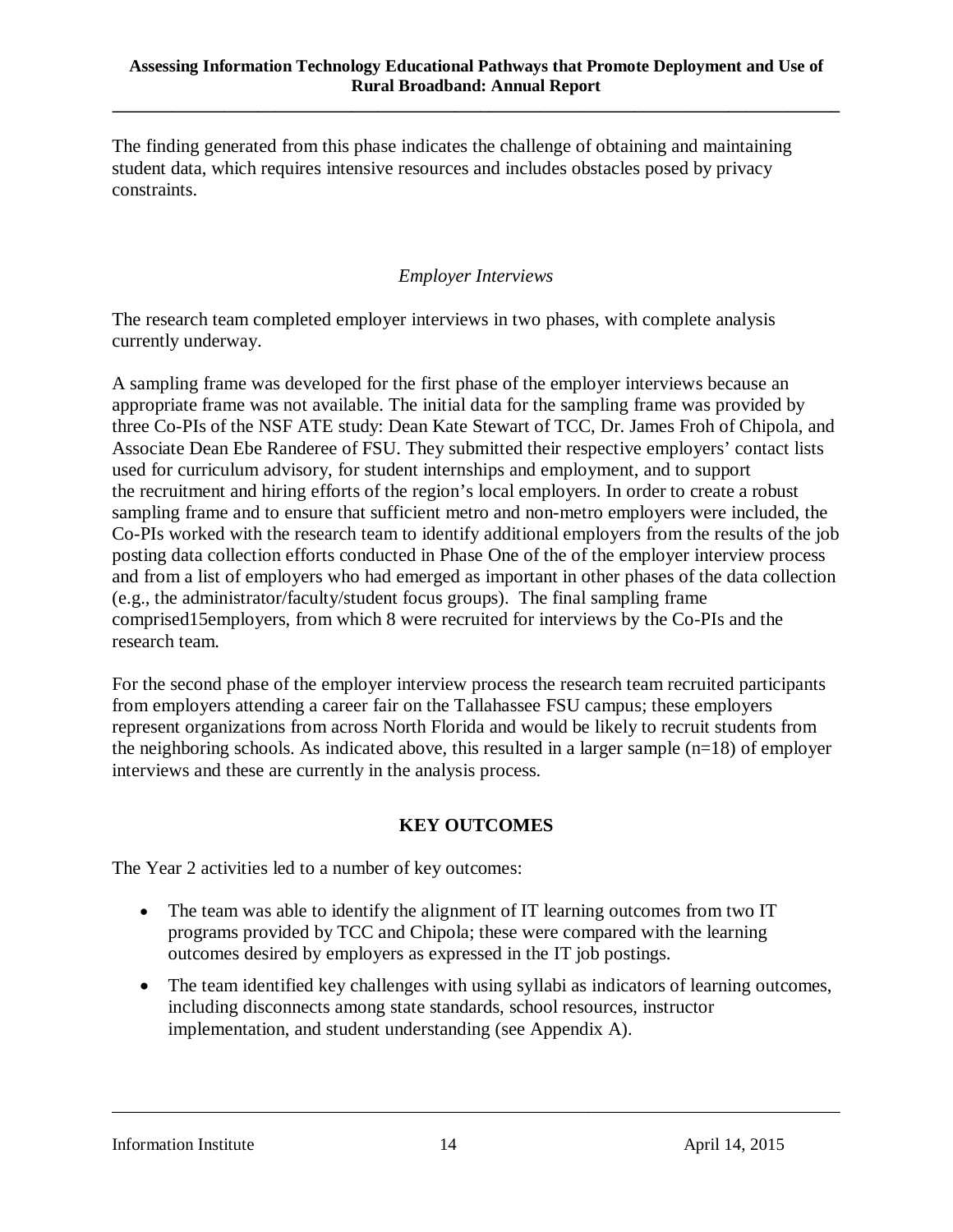- The team identified and implemented more effective data management and analysis procedures and tools, including the use of multiple text mining and natural language tools that increase the team's ability to process larger amounts of data to be collected in the future phases of the study.
- The team identified challenges involved in collecting sufficient student data to implement reliable student tracking programs. In addition, the student data that was collected, when compared to the job postings, did demonstrate the challenges program administrators and instructors face when attempting to provide experiential learning opportunities to students.
- The emphasis on certifications in both collaborator institutions reflects opportunities provided by the schools' participation in various grant funding (H1B and TAAACTE) programs. Each provides certification preparation courses and provides funding to students to sit for the exams (Chipola's is optional; TCC's is required). However, preliminary findings from the initial new professional interviews and the employer interviews suggest that while certifications are welcome, they are less important in entrylevel positions than are general competencies such as communications, self-management and problem solving skills. In addition, current students indicate a great urgency to obtain as many certifications as possible before entering the job market, but again, new professionals and employers indicate that experiential learning is a much greater factor in developing abilities to manage well on the job than the development of any particular technical skill.

The study team has been successful in disseminating information about the study in a diverse number of settings that include library and information studies and national policy conferences. Two journal articles are in the process of being edited for submission to publications.

### **OPPORTUNITIES FOR TRAINING AND PROFESSIONAL DEVELOPMENT**

The process of implementing the research design has allowed the personnel at the participating community colleges to become more familiar with research data collection and analysis procedures. This has expanded to roles as data collectors, as the Co-PIs recruited students, new IT professionals, and IT employers for the study. They have contributed to the refinement of the faculty and student focus group protocol, and were responsible for setting up each session at their locations. Dr. Froh and Dean Stewart trained with the research team on the classroom observation protocol in early December 2014, with modifications to the coding instrument made based on their feedback. They will each be the lead classroom observer when these sessions are conducted in February 2015, and will also conduct the post-observation interviews with faculty.

The graduate students who have been working alongside the lead researchers have benefited from opportunities to increase their methodological knowledge. The have learned more about why data collection techniques are selected and implemented (including gaining experience in conducting focus groups and classroom observations), and how data analysis procedures can be

\_\_\_\_\_\_\_\_\_\_\_\_\_\_\_\_\_\_\_\_\_\_\_\_\_\_\_\_\_\_\_\_\_\_\_\_\_\_\_\_\_\_\_\_\_\_\_\_\_\_\_\_\_\_\_\_\_\_\_\_\_\_\_\_\_\_\_\_\_\_\_\_\_\_\_\_\_\_

Information Institute 15 15 April 14, 2015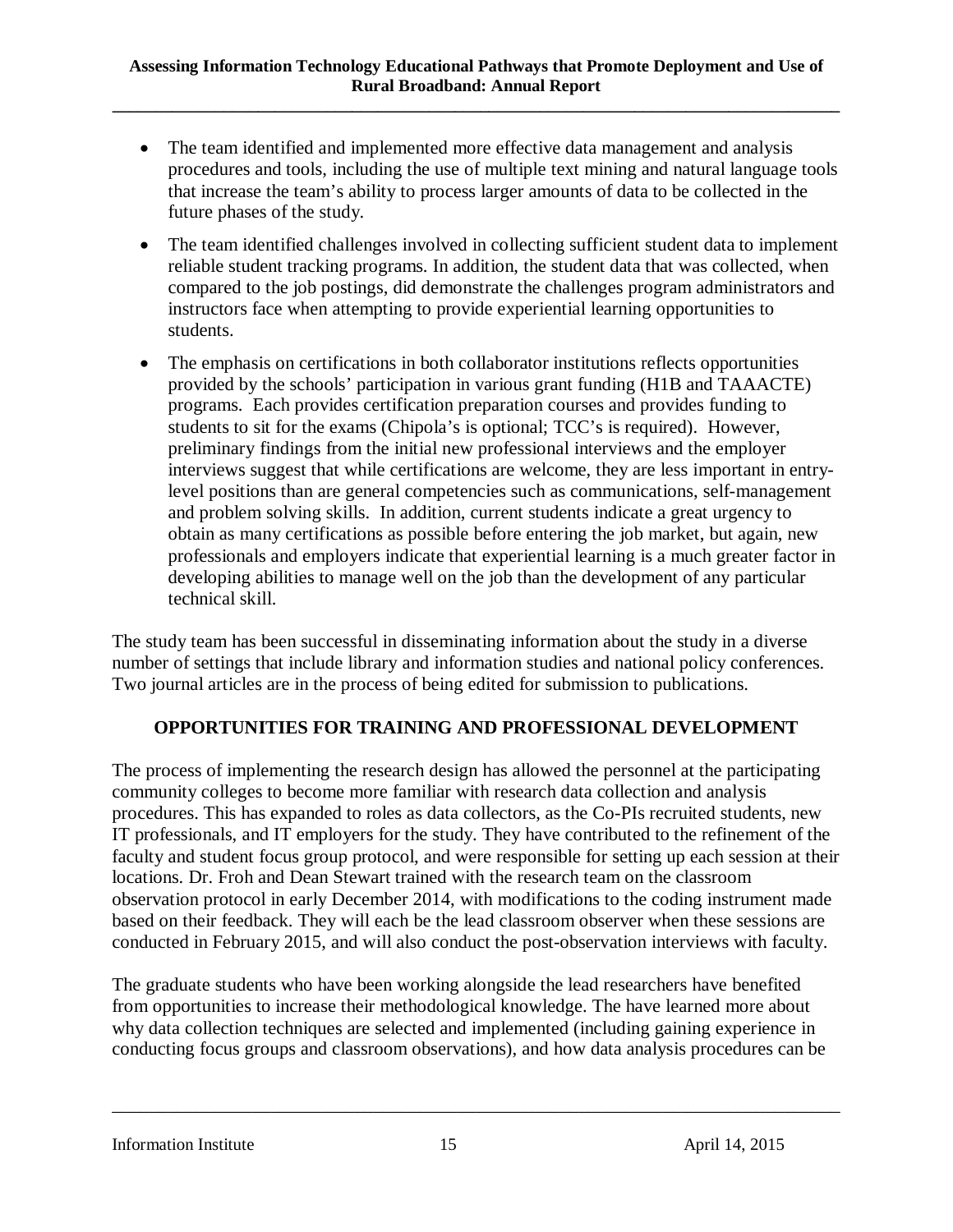carried out (including learning how text mining techniques can be applied to the research problem of this project). The students have also had the opportunity to participate in relationship building among the three teams of participants and have presented findings at several major conferences.

#### **DISSEMINATION TO COMMUNITIES OF INTEREST**

The project team attended iConference 2014, a premier conference for information science and information technology researchers, in Berlin, Germany in March of 2014. The team, represented by Co-PI Marcia Mardis, presented a poster entitled "Assessing Information Technology Educational Pathways that Support Deployment and Use of Rural Broadband."

The team presented a poster at the 42nd Telecommunications Policy Research Conference (TPRC) titled "Policy-driven Workforce Needs in Northwest Florida: IT Job Competencies." At the conference, the project team also presented a paper, "Aligning Expectation and Reality About IT Career Preparation: Perception Of Job Competencies by Students, New Professionals, and Employers."

Two posters for the Association for Library and Information Science Education (ALISE) Conference in Chicago, Illinois in January 2015: Lee, J., Spears, L., and Ambavarapu, C. (2015, January). Between the IT curricula and job posting ads: Comparative analysis of IT job competencies for IT professionals in Northwest Florida. Poster to be presented at *the 2015 Association for Library Information Science Education (ALISE) Annual Conference*, Chicago, IL, and Spears, L. I., Ma, J., & Ambavarapu, C. R., Mardis, M.A. & McClure, C.R. (2015). Early Results of an Assessment Study of Promoting Rural North Florida Information Technology Education to Career Pathways. Poster to be presented at *the 2015 Association for Library Information Science Education (ALISE) Annual Conference*, Chicago, IL.

A paper has been selected for iConference 2015 and will be published in the proceedings as: Spears, L. I., Lee, J., Ambavarapu, Mardis, M.A. & McClure, C.R. (2015, March). Meeting the Needs of IT Stakeholders in a Northwest Florida State College. Paper presented at the *iConference 2015*, Newport Beach, CA., March 24-27, 2015.

In addition, two journal articles are in preparation for submission to publications.

### **YEAR 2015 ACTIVITIES**

Next steps in the project include:

1. Creating several journal papers for the project that focus on a) Year 1 findings; b) ruralserving college challenges; c) the use of the text-mining method for unstructured texts; and d) IT career and education frameworks that guide competency requirements both for academic and industry use.

\_\_\_\_\_\_\_\_\_\_\_\_\_\_\_\_\_\_\_\_\_\_\_\_\_\_\_\_\_\_\_\_\_\_\_\_\_\_\_\_\_\_\_\_\_\_\_\_\_\_\_\_\_\_\_\_\_\_\_\_\_\_\_\_\_\_\_\_\_\_\_\_\_\_\_\_\_\_

Information Institute 16 16 April 14, 2015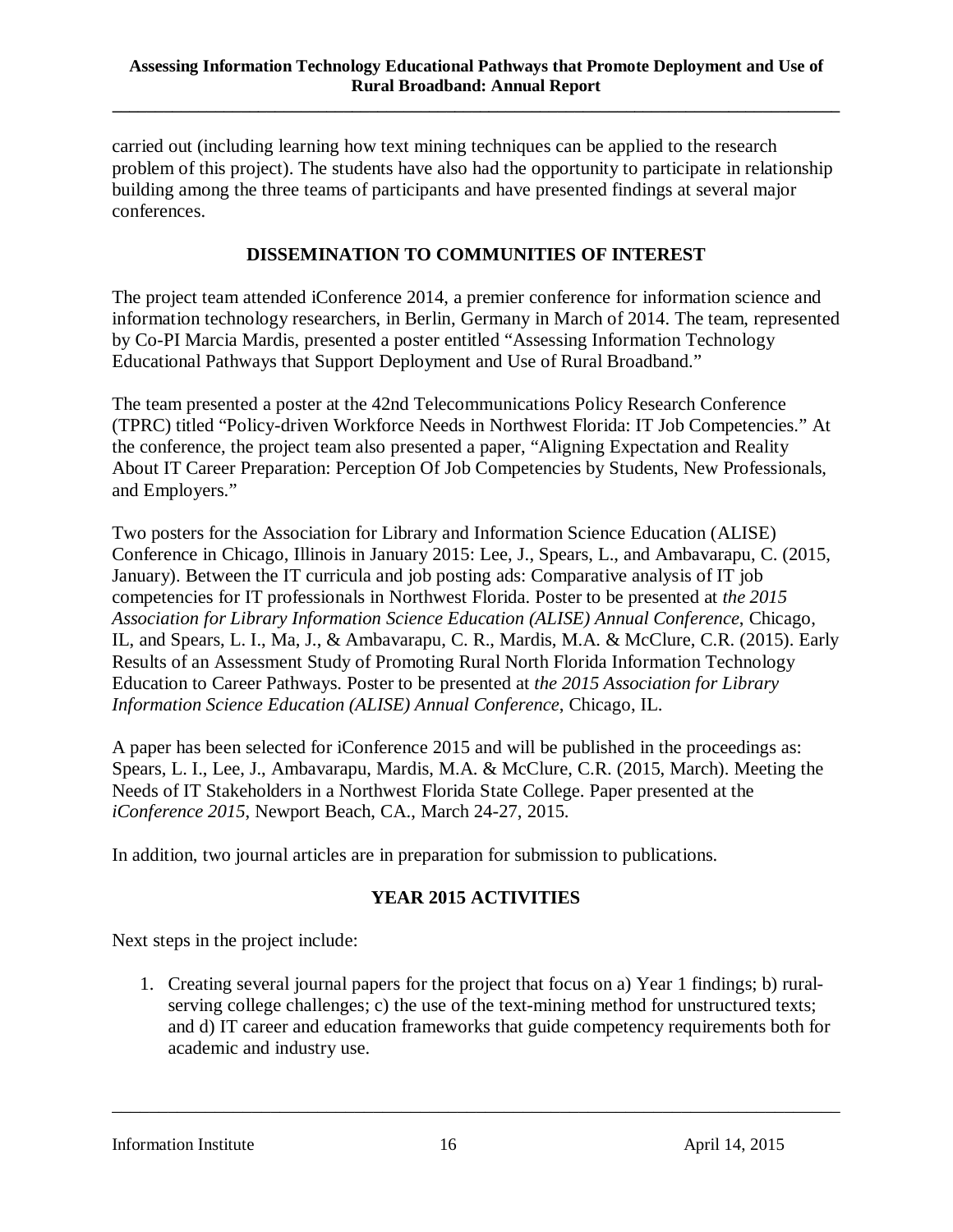- 2. Classroom observations will be completed in the first quarter of Year 3. After the observations and post-observation faculty interviews are complete, dissemination of results to a broader group of educators in like-institutions may render some greater understanding of the challenges in using frameworks for such a dynamic subject areas;
- 3. From the classroom observation analysis results, the research team will produce themes from the actual classroom experience to triangulate with the syllabi learning outcomes analysis.
- 4. The team will finalize a master list of employer-recommended skills as well as revise the interview guide for new professional interviews.
- 5. During the third quarter of the next reporting period the team will repeat the content analysis on a new set of syllabi and job ad postings.

We are continually seeking other opportunities to examine emerging factors in the ongoing efforts of educators to align pedagogical efforts and student learning outcomes with the needs of IT employers. For instance, other related studies agree with our findings that experiential learning, coherent syllabi creation and use, and the need for guidance beginning in high school may be factors that have strong influence on students' choices and resulting career paths. Identifying ways to examine these phenomena is continually a part of the research team's weekly project review.

### **YEAR 2014 PRODUCTS AND PUBLICATIONS PRODUCED FROM YEAR 2014**

### **Conference Publications**

Spears, L., Mardis, M.A., Coleman, L.E., McClure, C.M. (2014). *Assessing Information Technology Educational Pathways that Support Deployment and Use of Rural Broadband*. A poster was presented at iConference 2014 in Berlin Germany in March 2014. A short paper related to the poster was published as well.

Lee, J., Spears, L.I., Ambavarapu, C., Ma, J., Hollister, J.M., Mardis, M.A., McClure, C.M. (2014). *Aligning Expectation and Reality About IT Career Preparation: Perception Of Job Competencies by Students, New Professionals, and Employers.* Paper presented at the 42<sup>nd</sup> Telecommunications Policy Research Conference.

Spears, L. I., Lee, J., Ambapavaru, C. R.Ma, J., Hollister, J. and Mardis, M. A, Randeree, E., and McClure, C. *Policy-Driven Workforce Needs in Northwest Florida: IT/Broadband Job Competencies in Metro and Nonmetro Areas* (March 31, 2014). Available at SSRN: [http://ssrn.com/abstract=2418547.](http://ssrn.com/abstract=2418547) Poster presented at the 42nd Telecommunications Policy Research Conference.

#### Information Institute 17 and 17 april 14, 2015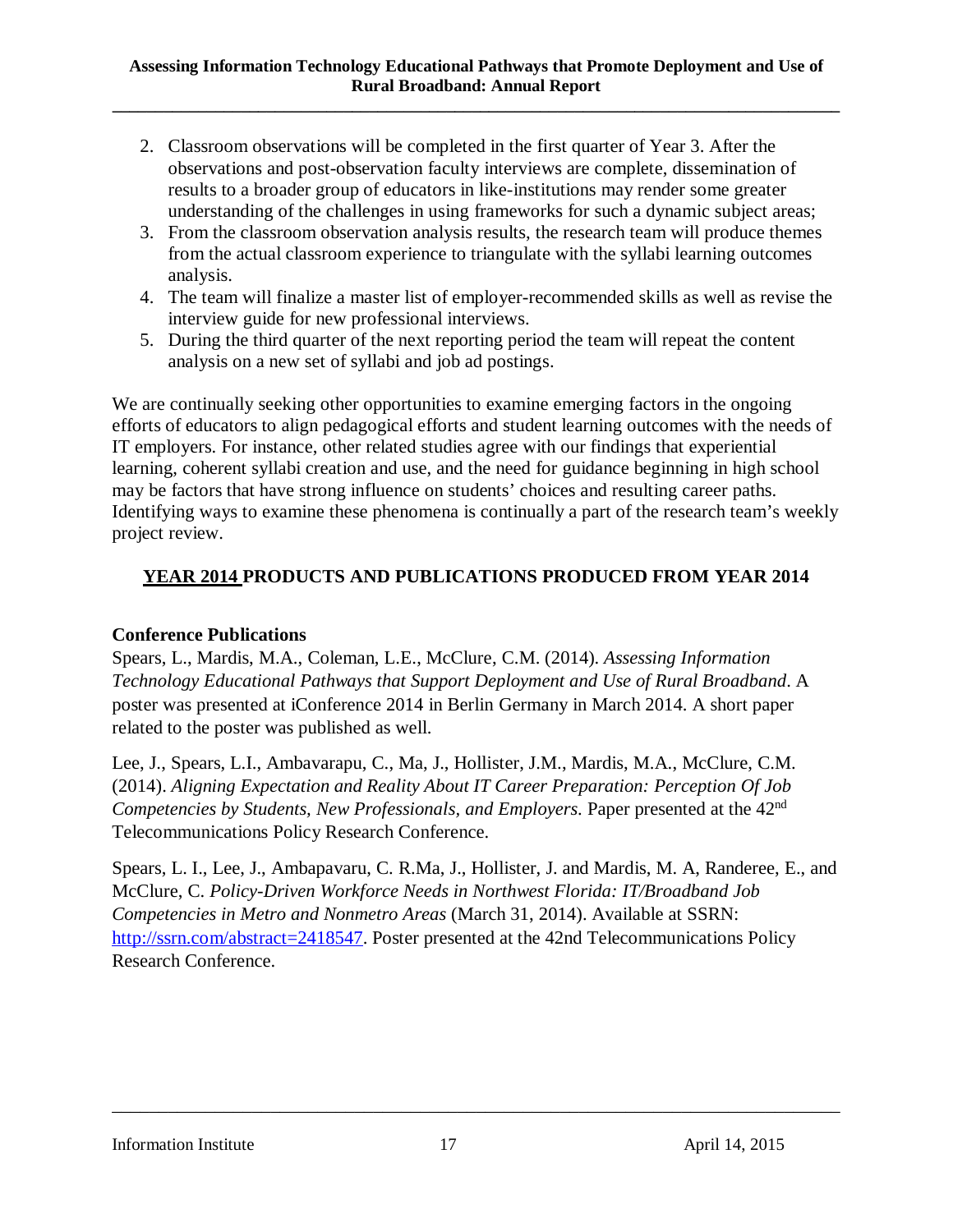#### **Technologies or Techniques**

Graduate students who joined the NSF research team in early 2014 contributed stronger data management and analysis skills, resulting in the use of Natural Language Toolkit (NLTK) in which Python was deployed to conduct text mining on the syllabi and job posting documents. We have continued to use this process on the transcribed texts of the employer interviews, as those data proved to be voluminous. Reliability test are being conducted by manually coding part of the sample of the employer interviews and comparing the results to text mining outcomes using Python and Leximancer. In addition to testing the effectiveness of various text mining software for this type of analysis, this work will provide feedback on the use of IT frameworks from both academic and industry domains for use in curriculum interventions to be proposed for Fall 2015.

### **PARTNERS AND COLLABORATORS**

Career Source Chipola is consulting on the student tracking process and has provided data and employer information for researchers to recruit employers for interviews.

In July 2014, the Information Institute was contracted by the Florida Information Technology Career (FITC) Alliance to assess and evaluate the program impacts and provide a proof of concept demonstration of the process by which technology curricula can be assessed for validity of learning outcome soundness and implementation effectiveness. This provides a valuable reliability test of the methods currently in use on the NSF ATE project.

As a result of the NSF ATE project, the Information Institute has been engaged as the program evaluation team for a related study, the Florida Information Technology Career (FITC) Alliance. As part of the project, the team has extended the IT education alignment methodology to this study, which encompasses a broader region of North Florida and involves a larger scope of participants that includes a sample of high schools, two- and four-year colleges, and university computing programs. The FITC study provides a proof of concept opportunity for the methods employed in the NSF ATE study and meaningful gains have been made in understanding the challenges facing students, educators, and employers. This work will influence the future phases of the NSF ATE study with improved data collection and analysis approaches and enriches our dissemination opportunities.

### **IMPACTS**

This project supports the goals of NSF ATE program through research into effective and sustainable preparation for IT/broadband technicians in Northwest Florida. Through its multiple methods pursuit of its research questions, this project is designed to address the the dearth of collaborative research on the intersecting needs of IT educators, students, and employers concerning broadband.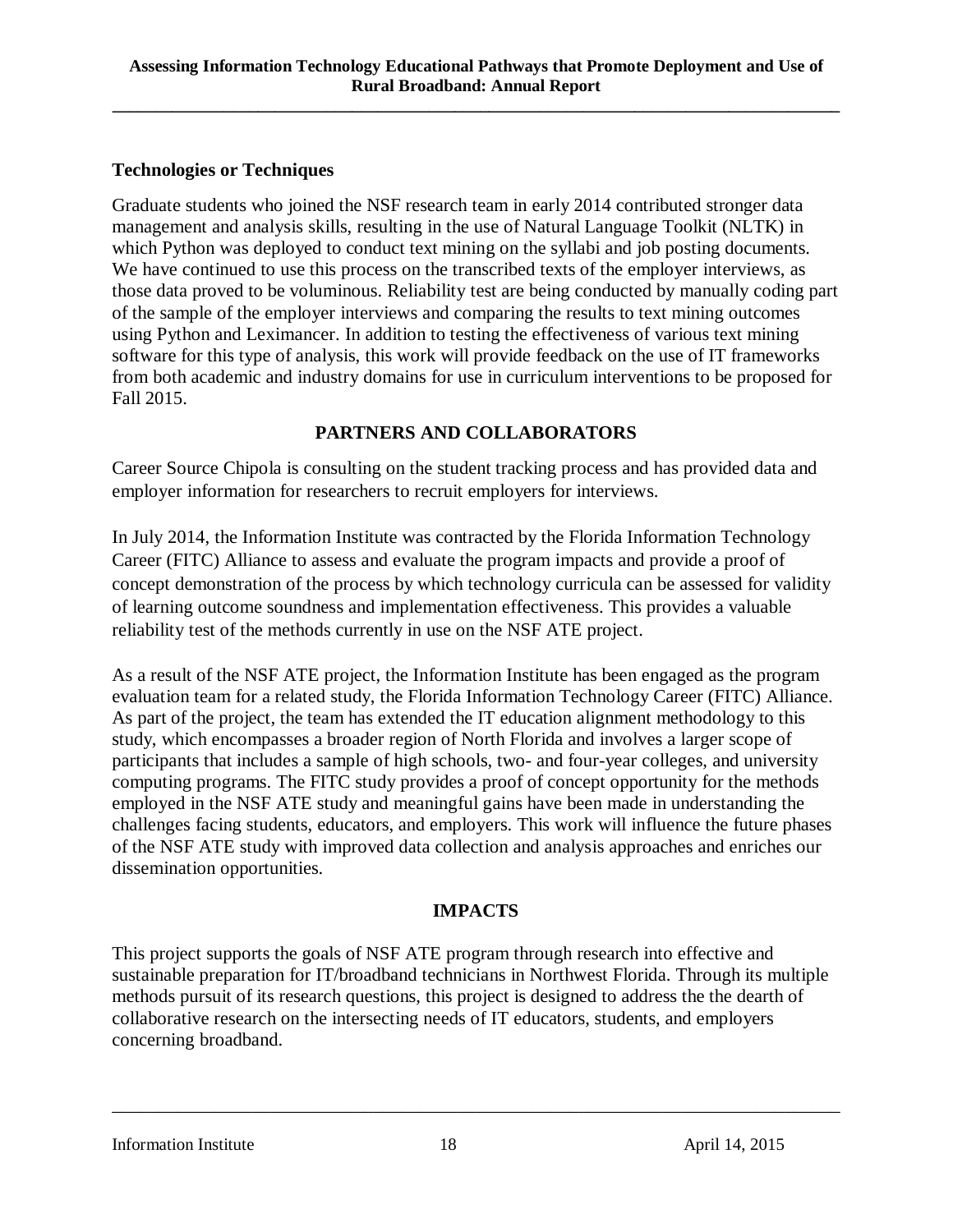Using the methodology identified in the NSF ATE study, the research team has collaborated with the Florida Information Technology Career (FITC) Alliance to assess a curriculum learning outcomes of a sample of high schools, two- and four-year colleges, and research universities (Florida A&M University and Florida State University) and to determine the extent to which these align with employer and workplace needs. This study is broader in scope with a greater range of participants, and is building on the findings of the NSF study. Between the two studies, the use of text mining and natural language text tools has been tested, providing findings that will inform the next phases of the NSF ATE study. In addition areas that merit further studies have been identified, such as the extension of the education to career pathway to begin high school; the need to understand the role of guidance counselors, who may be underrepresented and lack the tools to provide guidance on such a dynamic and evolving field; the need to identify best practices for syllabi creation and use; and the need for dialogue on the standards being produced (or needing to be created) for the young IT discipline.

The project has heightened awareness and attention to the FLDOE Career and Technical Education frameworks on the parts of TCC and Chipola, including the instructors at each institution. Contacts have been identified with the Florida College System from which a dialogue can be generated with a wider group of college administrators about their use of the IT program frameworks.

As we are in the second year of a four-year study, analysis has identified areas noted above that are beyond the scope of our original proposal. However, the diffuse nature of job/career placement (looking at a broader scope) and the overwhelming preoccupation of the colleges to deliver IT certifications in spite of preliminary findings indicating employer lack of participation suggests the need to change our data collection procedures in Year 3 to a broader scope of jobs in a greater variety of sources such as campus and community career centers. In addition, the need for improved student career pathway tracking is indicated; this is a time-consuming task but early conversations with new professionals have provided fruitful insight into what may be needed for interventions in this area.

Preliminary and final research findings will be disseminated via a workshop with regional faculty and industry representatives and a final one-day seminar, broadcast online, to be held at FSU as part of the Eppes Professor Lecture Series. Additionally, research findings will be disseminated through presentations at conferences, such as Tech Expo, a regional technology exposition, and articles in publications, as well as utilizing Internet communication and educational tools. All Co-PIs continue to present the findings to their stakeholders and communities.

The study team will propose to present results at regional and national broadband and education conferences such as the National Career Development Association (NCDA), League for Innovation in the Community College (STEMtech, Innovations and Learning College Summit), and the American Association for Community Colleges' (AACC) Rural Community College Alliance (RCCA) conferences. Articles reporting project results will be submitted to journals

\_\_\_\_\_\_\_\_\_\_\_\_\_\_\_\_\_\_\_\_\_\_\_\_\_\_\_\_\_\_\_\_\_\_\_\_\_\_\_\_\_\_\_\_\_\_\_\_\_\_\_\_\_\_\_\_\_\_\_\_\_\_\_\_\_\_\_\_\_\_\_\_\_\_\_\_\_\_

Information Institute 19 19 April 14, 2015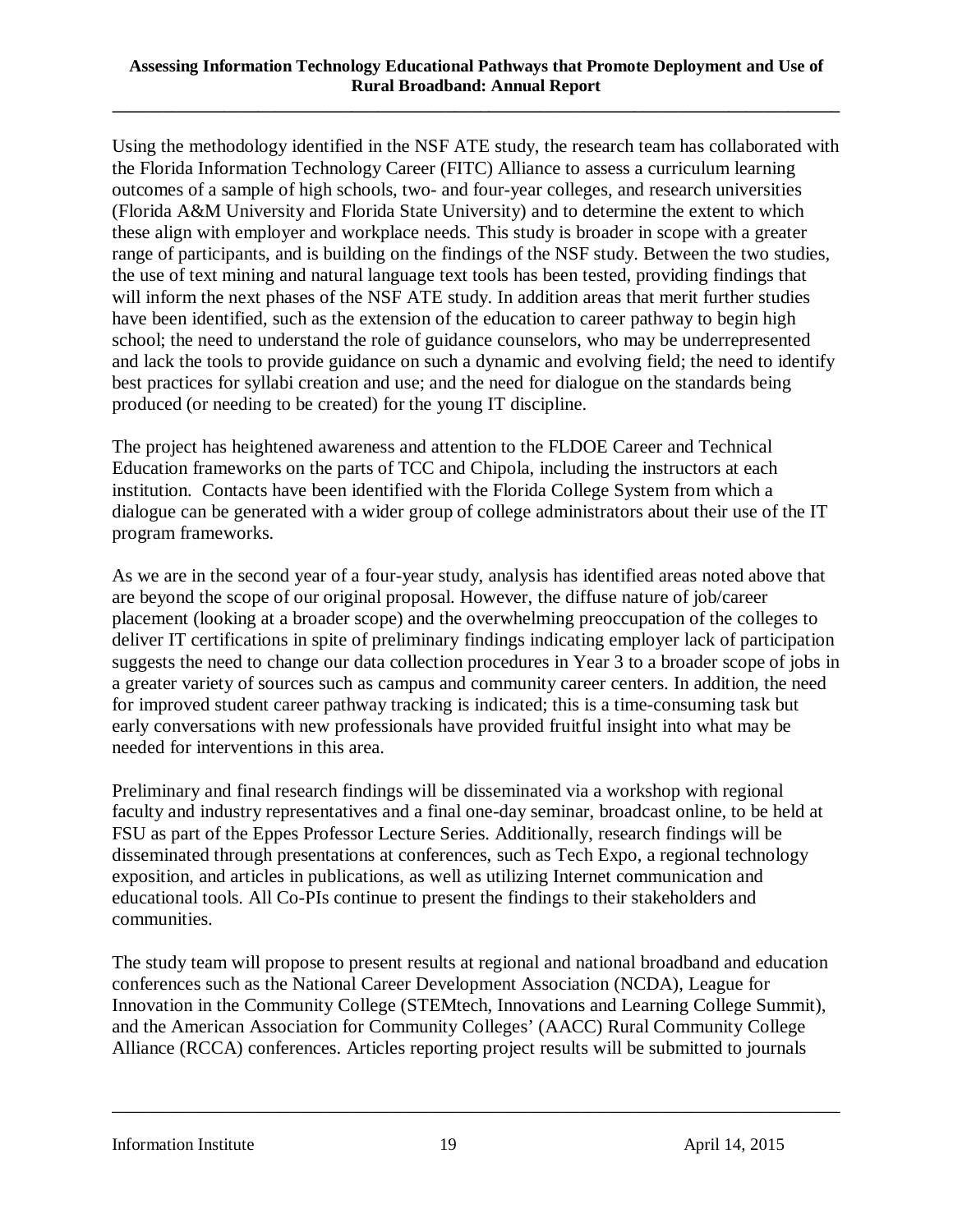such as *Community College Journal, Community College Review, Community College of Research and Practice, New Directions for Community Colleges, Educational Research Review*, and other community college and non-metro education journals. Policy conferences such as the Association for Public Policy Analysis (APPAM) and the Telecommunications Policy Research Conference (TPRC) will be targeted for presentations of findings

This project reflects a true collaboration among academic, employer, and community stakeholders and should yield benefits for many schools around the state. This study will further define a field that requires a flexible worker who can manage the constant stream of new knowledge and can support work functions that are increasingly broadband dependent. This study will also establish the use of the term non-metropolitan (non-metro) to describe the areas of the study more inclusively as communities that are adjacent to metro or urban areas and comprise a population of both urban and rural residents.

After a successful first round of dissemination that has included the collaboration with the FITC Alliance and the more expansive list of partners, we are exploring Phase II of dissemination, which will include targeted community college stakeholders such as researchers and academic administrators charged with developing curricula that support and enhance computing and technology workforce needs.

#### **Impact on Other Disciplines**?

Conduct of the project's research activities will have profound effect in the capacity of information science faculty and doctoral students to conduct collaborative research into workforce development. This combination of research and practice is aided by the use of rigorous techniques such as content analysis, text extraction, and machine learning. This collaborative effort has expanded into other studies that encompass multiple institutions, including other universities, other two- and four-year colleges, and high schools and has extended into the disciplines of computer science and computer engineering.

At a more widespread level, project deliverables will be transferrable to other regions based on the comparative analyses that will be completed. In addition, the project team is positioned to annually update research and disseminate results, on campus at the projected annual seminar and at regional industry expos such as Tech Expo, produced by TalTech of Tallahassee. Plans are underway to attend Tech Expo 2015 as well as the school's digital technology expo, Digitech. This expo alone draws interest from the greater Northwest Florida industrial organizations. Similar efforts will be coordinated with Opportunity Florida, which supports regional workforce development in Northwest Florida. In addition, key advisory committee members are positioned to use results to influence curricula at all institutional levels.

#### **Impact on the Development of Human Resources**

Information Institute 20 April 14, 2015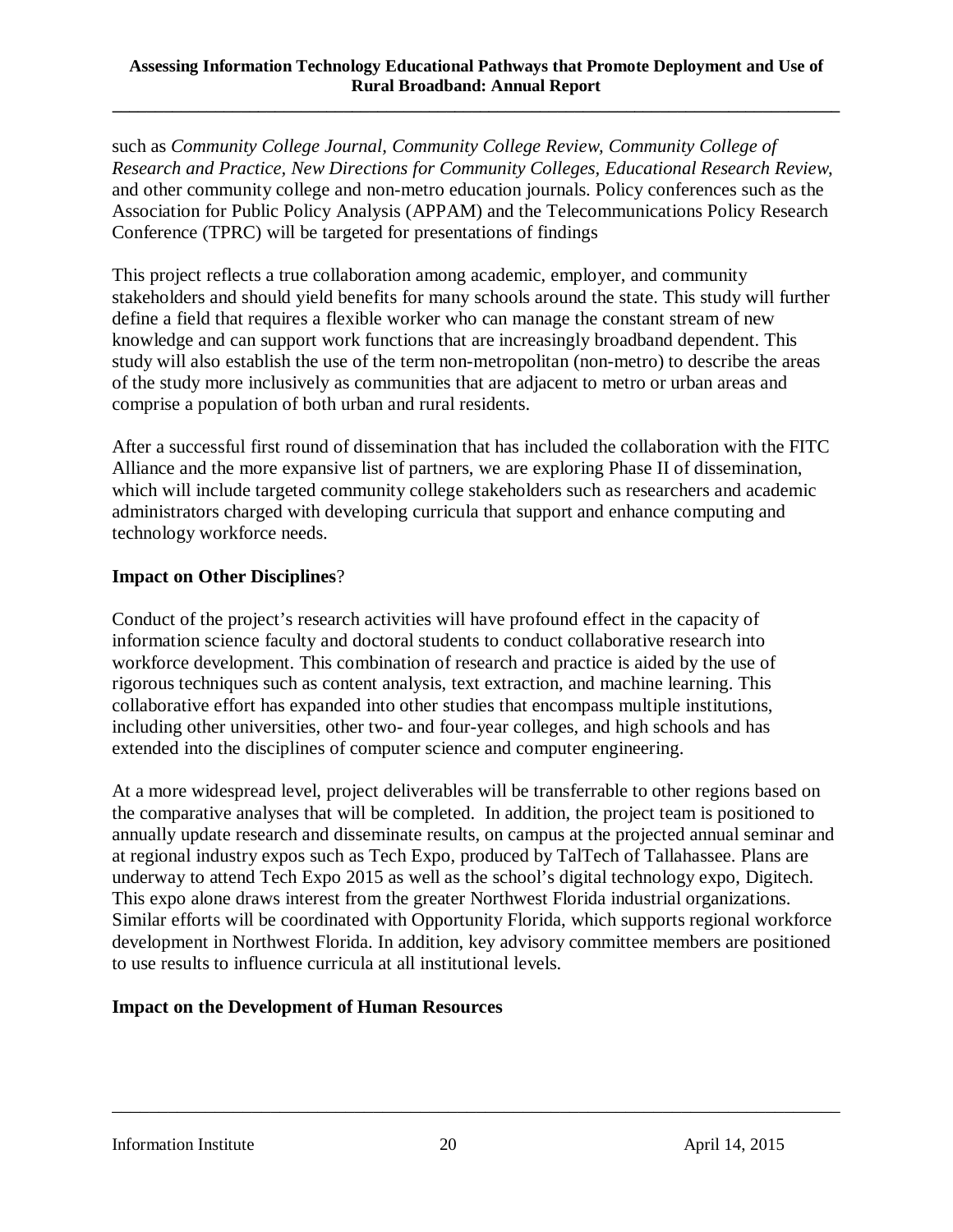Post-secondary educational programs designed to prepare highly qualified entry-level IT/broadband workers in non-metropolitan communities must provide a broad array of skills for those who are supporting institutions with employees who may possess below average technical skills but have strong needs for technology access. The findings of this study will align the efforts of educators directly with the needs of employers and industry and are informing the creationg of a network and infrastructure by which each domain can articulate goals, objectives, needs and challenges.

Each of the partner institutions is gaining perspectives on employer needs and increased opportunity to gather feedback that is structured and balanced by the articulation provided by the study. The identification of opportunities and methods to better position the employers in nonmetro communities to provide experiential learning is a key way that human resources can be deployed to benefit both employers and schools and provides a more robust pathway for students progressing into technology careers.

### **Impact On Physical Resources That Form Infrastructure**

Because a key aim of this project is to identify the value of and need for broadband IT technicians in rural areas and is engaging community stakeholders, this project is likely to impact the resources rural communities allocate to enhancing their broadband availability through serving great demand for high speed connectivity. This prospective impact statement is unchanged in Year 2.

### **Impact on Institutional Resources that Form Infrastructure**

Because a key aim of this project is to identify the value of and need for broadband IT technicians in rural areas, this project is likely to impact the resources two and four-year colleges allocate to their own broadband and network infrastructure in order to educate these individuals.

### **Impact on Information Resources that Form Infrastructure**

A major activity of this project is to compare employers' needs to curriculum content. A likely impact of this project will be the revision and reinvigoration of IT curricula at rural community colleges in the region. This project has also impacted a state-level study that has broadened the scope to include high schools and universities along with other discipline domains, creating a network for increased dialogue across North Florida and among education institutions at all levels.

### **Impact on Society Beyond Science and Technology**

This study of non-metro communities that have deployed broadband or are preparing to do so will support the efforts of CTE to facilitate economic development and connect the communities

\_\_\_\_\_\_\_\_\_\_\_\_\_\_\_\_\_\_\_\_\_\_\_\_\_\_\_\_\_\_\_\_\_\_\_\_\_\_\_\_\_\_\_\_\_\_\_\_\_\_\_\_\_\_\_\_\_\_\_\_\_\_\_\_\_\_\_\_\_\_\_\_\_\_\_\_\_\_

Information Institute 21 April 14, 2015